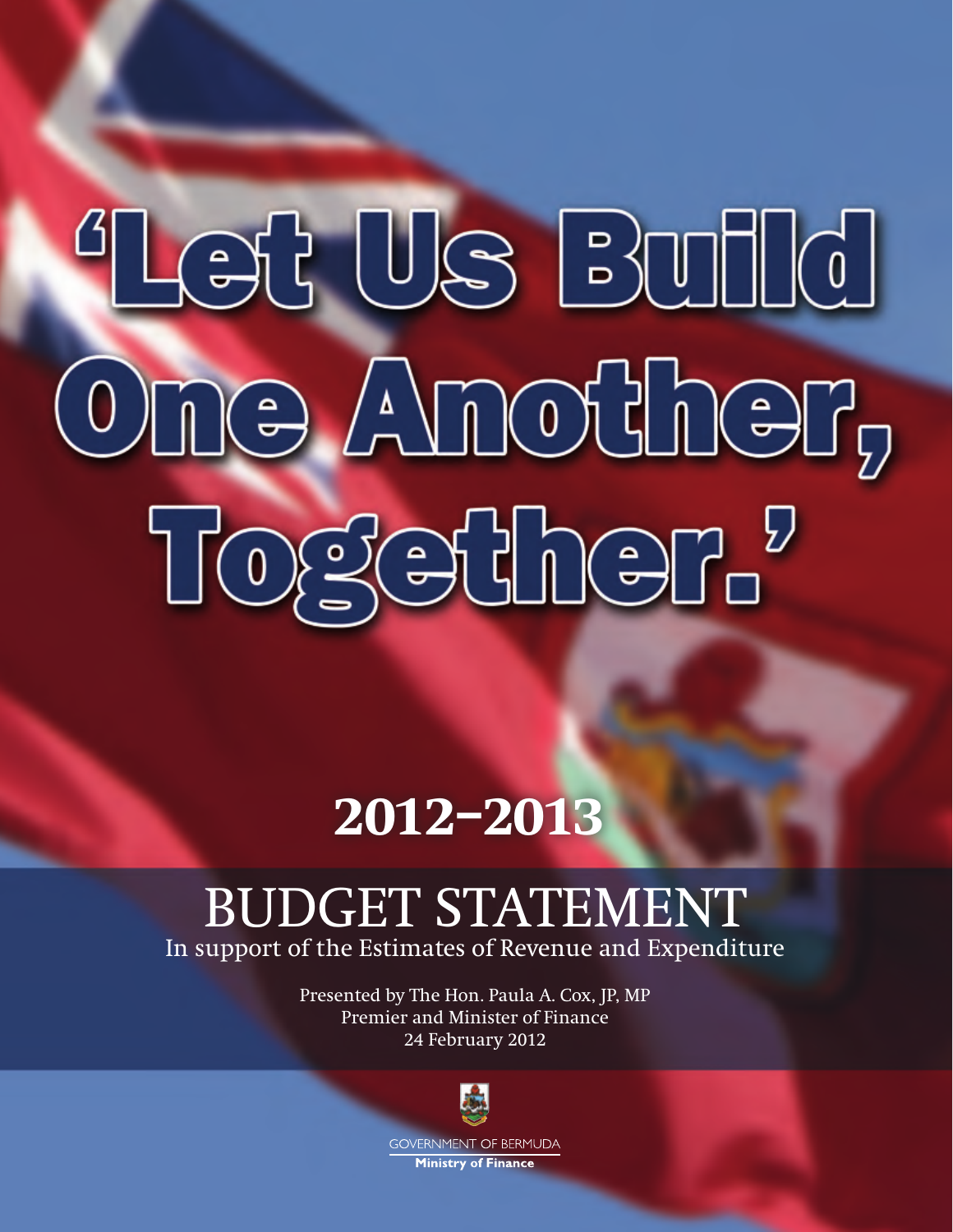

# BUDGET STATEMENT In support of the Estimates of Revenue and Expenditure 2012–2013

# PRESENTED BY THE HON. PAULA A. COX, JP, MP PREMIER AND MINISTER OF FINANCE 24 February 2012

Published by: Government of Bermuda Ministry of Finance Government Administration Building 30 Parliament Street Hamilton HM 12, Bermuda February 2012 Design: Department of Communication and Information Printed in Bermuda by Bermuda Press Ltd.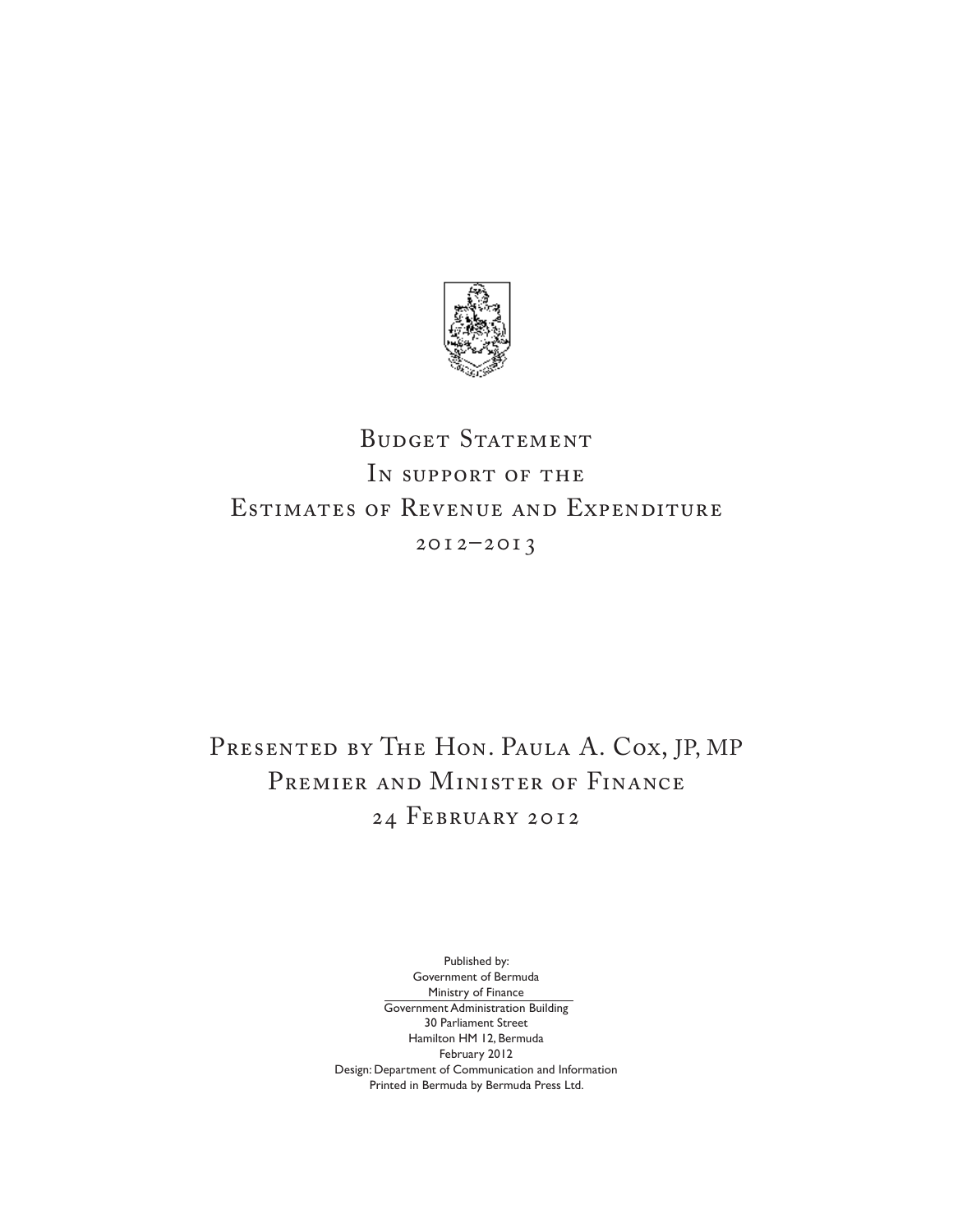#### *Management is doing things right, leadership is doing the right things.*

#### **Peter Drucker**

#### **Mr. Speaker**

National budgets are more about people and their communities than the numbers that detail the revenue, expenditure and borrowing requirements.

While there is rigor to the budget numbers, the main purpose is to meet the dynamic needs of the national economy, satisfy the peoples' aspirations for their community and to preserve the social order for future generations.

Governments lead their countries forward when they do the right thing with their budgets.

In these turbulent times marked by disruptions of global proportions which are both interconnected and at the same time disjointed, the Government of Bermuda's 2012–2013 National Budget is focused intently on doing the right thing for Bermuda's people and its businesses.

Government does the right thing if our national budget helps to protect Bermuda's vulnerable economy in these difficult times.

Government does the right thing if our national budget nurtures and strengthens the social fabric of our community.

Government does the right thing if our national budget stabilises existing businesses and ignites the imagination of new entrepreneurs.

The National Budget Statement in support of the 2012–2013 Estimates of Revenue and Expenditure sets out this Government's policy priorities.

It portrays Government's understanding of the aspirations of Bermuda's people.

It shows how we will meet those goals and objectives in a fiscally sustainable manner over the course of the medium term.

Government believes in the persuasive power of Nelson Mandela's ethos of "*Masakhane: Let us build one another, together*."

Mandela said: "*Masakhane* is about people taking responsibility for their own upliftment and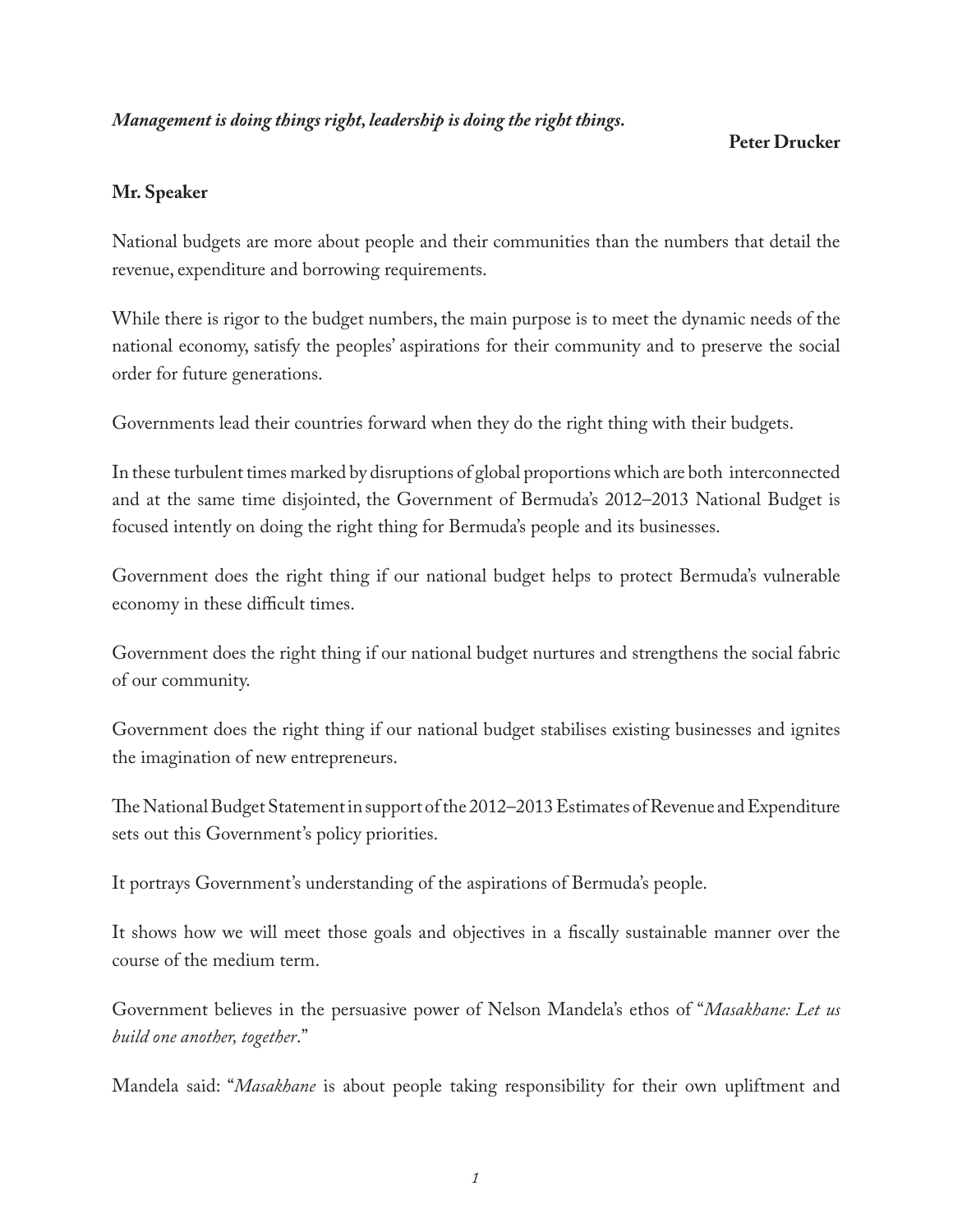participating in the governing of their own lives. It is about empowering ourselves by creating good working relationships between government and communities, for the benefit of everybody…Cooperation between government, business, workers and other sectors brings a lasting relationship that benefits all. It is the road to creating jobs and business opportunities, reducing crime and improving the lives of people where they live."

Here in Bermuda, we are seeking to promote a culture of enterprise, leadership and self-reliance as a necessary condition for economic growth and development.

Promoting leadership is also about developing young people's skills as entrepreneurs.

The 2012–2013 National Budget signals an approach that identifies a new growth path to drive faster, more inclusive, job-creating growth.

As a Government, we have also announced a new way of doing things. We are setting measurable outcome targets. There are also efforts to reprioritise spending, reduce waste and inefficiency and to make further advances in good governance.

This new approach will allow us to do more with less.

The introduction of new methods of service delivery and the use of energy efficient technology (including energy audits of government buildings) will help to reduce the cost of providing public goods and services going forward.

#### **Mr. Speaker**

The framing of this budget has been a tough balancing act because it is set in a global environment in which there is continuing turmoil in financial markets, much of it associated with the uncertain outcome of the sovereign debt crisis in Europe.

The financial crisis in Europe has lingered on for nearly two years without effective resolution and the result has been to limit world economic growth.

The global economic and financial malaise characterised by declining or negative GDP growth has had a negative economic impact on Bermuda since 2008 when the bankruptcy of Lehman Brothers, a global investment bank, triggered a global market meltdown.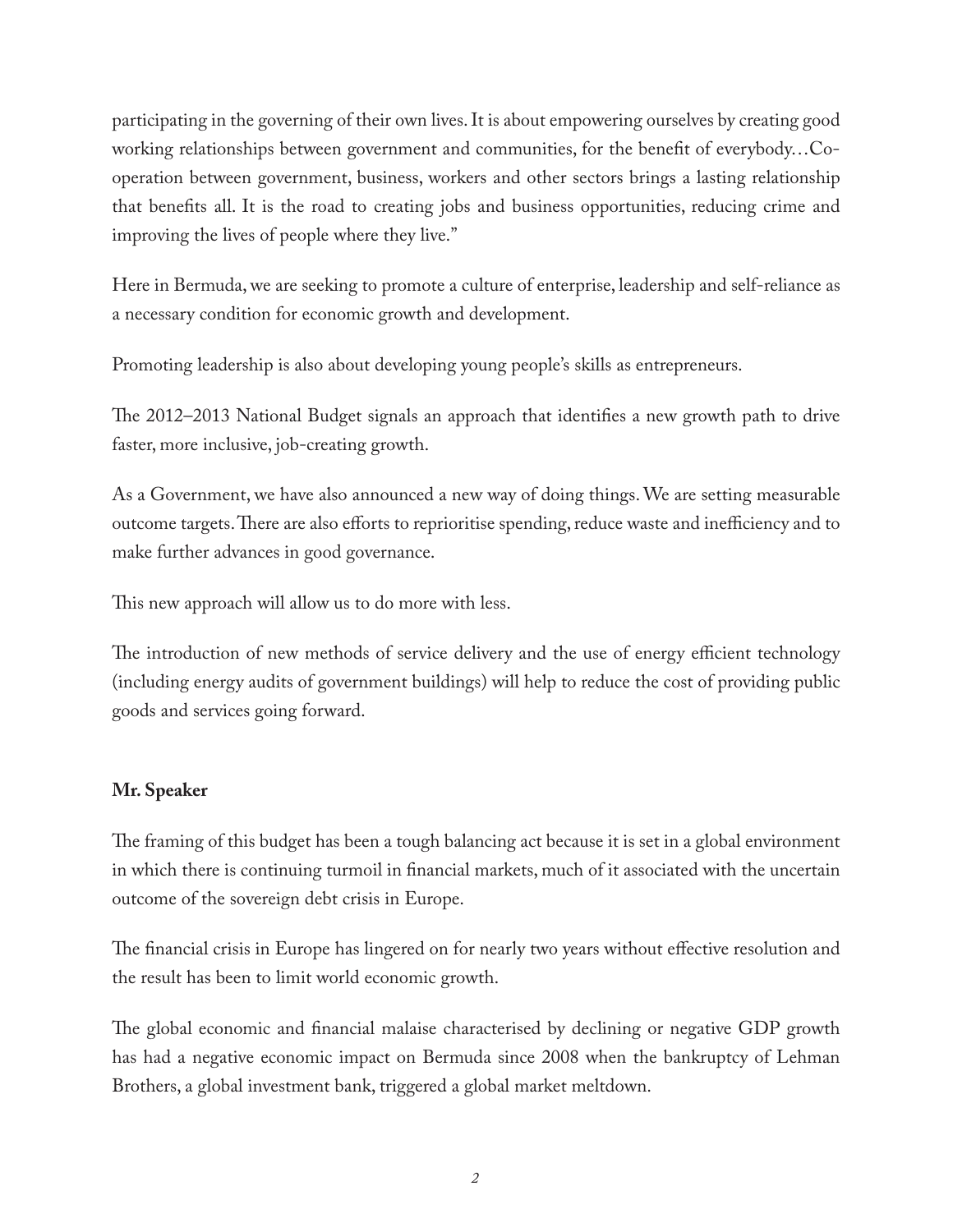As a participant in the global economy, there is no escape from the contagious and harmful effects of the economic downturn in those countries with which Bermuda does business. Two hotel properties in Bermuda that were dependent upon Lehman Brothers for development financing were immediately impacted: Coral Beach/Horizons and Southampton Beach (the former Sonesta property).

As a consequence of the global economic contagion, Bermuda's economy has declined since 2008 with attendant job losses and business closures.

However, Government's policy response during this very difficult and challenging period has had the effect of stemming the tide of job losses and reducing the risk of an even greater number of business closures than has been experienced.

As a result of tax concessions and tax rollbacks, thousands of jobs have been preserved in key sectors such as international business, hotels, restaurants and retail business.

One of the financial consequences of this policy response for Government's fiscal position has been a widening of the budget deficit in the recent recession years and an increase in debt.

In effect, a significant segment of the revenue given up in concessions to businesses and relief to seniors and families was replaced by borrowing.

In other words, Government acted as an economic backstop to avoid systemic economic risk to key sectors of our economy. Government was seeking to avoid a deepening of the recession that would take a more severe toll on families and businesses.

The cost of this economic backstop over the last two years was \$98 million – \$50 million for the payroll tax rollback in 2011–2012 and \$48 million for tax concessions to the hotel, restaurant and retail sectors and for other forms of relief.

In short, \$98 million was added to our debt.

Government considers that it did the right thing. Preserving jobs and helping to stabilise vital sectors of Bermuda's economy was the right thing to do. Some 8,500 jobs were at risk if Government had not responded with assistance.

In contrast, some in our community have called for austerity measures including slashing public sector expenditure and shedding jobs in the public sector in an already weakened economy. The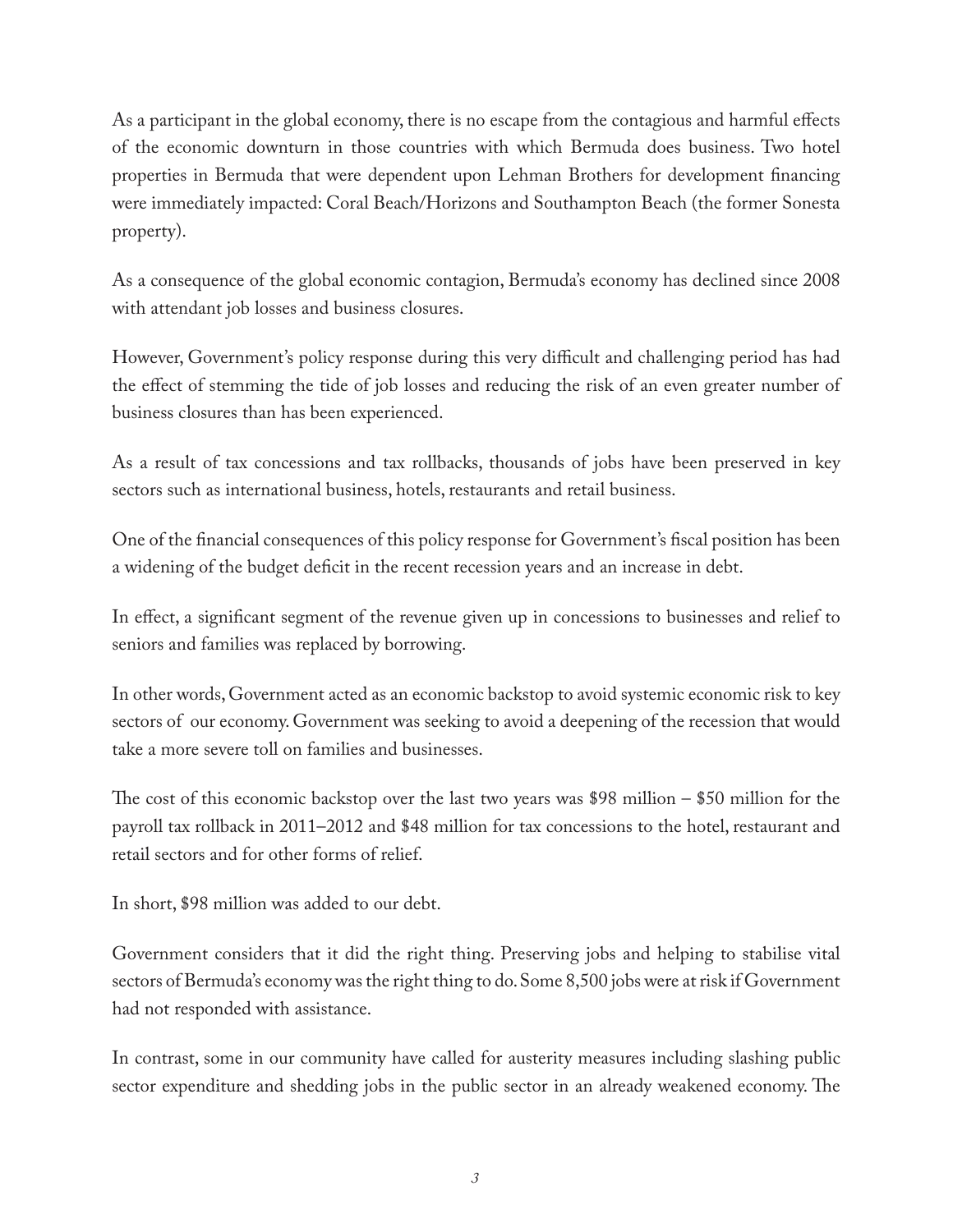impact of such a policy response on the economy would have been devastating.

Most recently the International Monetary Fund's chief economist remarked that the austerity measures and deficit reduction strategies launched by European leaders over the last two years has not had the hoped for outcome.

Instead, the economic and financial crisis has worsened rather than improved in Europe.

Austerity fatigue is an emerging concern across Europe as it is a risk factor for social angst and upheaval.

#### **Mr. Speaker**

What of Bermuda going forward?

The Ministry of Finance estimates that our economy will remain weak in 2012 but anticipates a return to modest growth in 2013 and 2014.

Can Bermuda get through it? Yes we can.

If we look west to our closest and largest trading and commercial partner, we note that for the first time in three years the US economy is showing greater signs of recovery. In the last quarter of 2011, US GDP grew by more than 3 per cent.

The agreement by the US Congress just last week to extend the payroll tax concession and unemployment benefits will help to fuel the economic momentum. The *FT Weekend* (February 18/19, 2012) stated: "Congress yesterday passed a \$150 billion bill to extend the payroll tax cuts and unemployment benefits until the end of the year, giving the middle class a boost for the rest of the year."

There is an expectation that expansion of the US economy could continue in the range of 2.5 to 3.0 per cent in 2012. That is encouraging and is a reason for optimism in Bermuda's medium term, as there may be a lag in terms of the positive knock-on effect for Bermuda, perhaps for 9–15 months.

We must not sit and wait. We must work together now to build up one another.

For its part, Government will continue to do the right thing and make sound policy choices that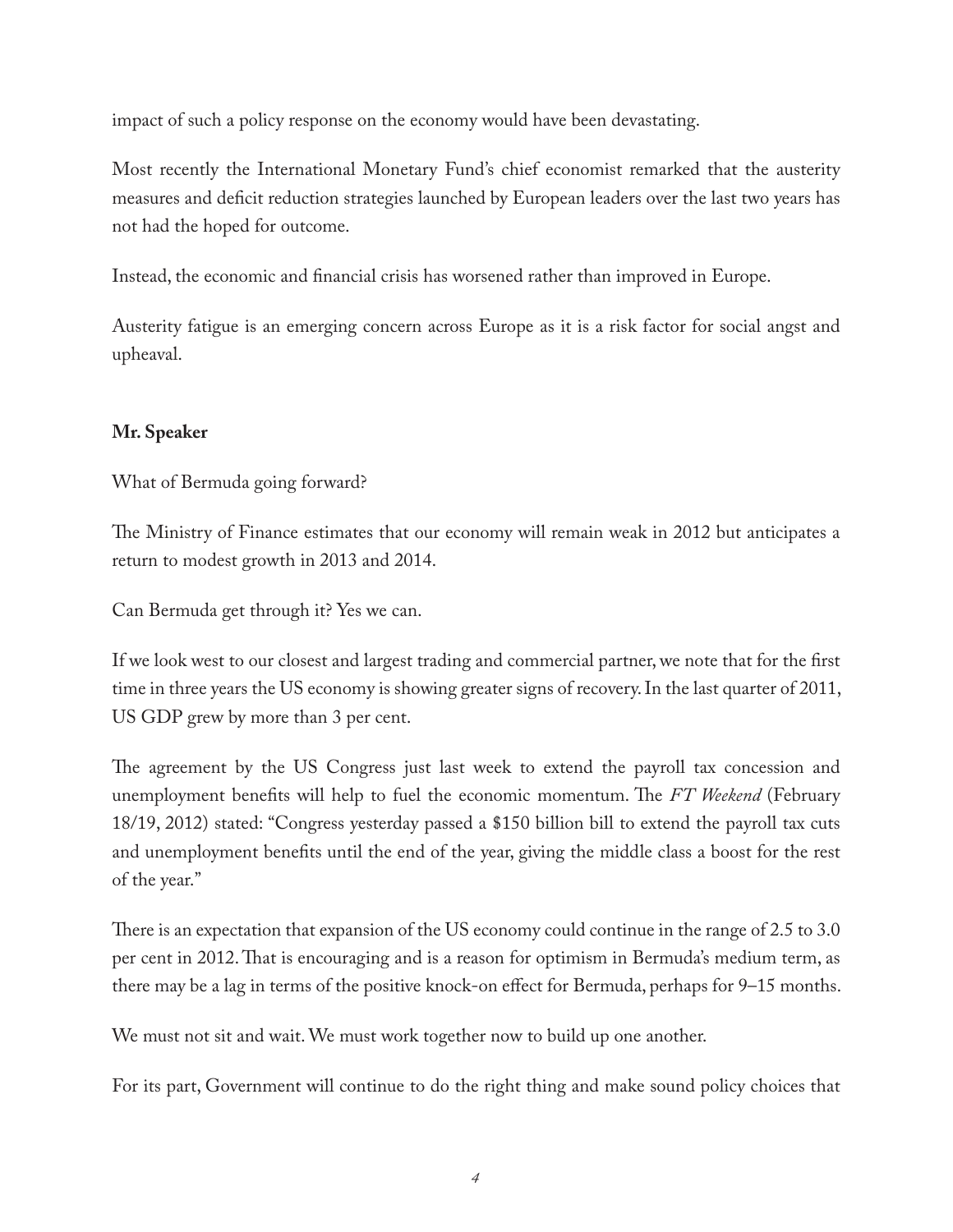seek improvements for the people of Bermuda and its businesses as set out in the 2011 Speech From The Throne.

Job preservation and job creation remains a central theme in Government's economic recovery plan. The clear choice is between growth or austerity. Government chooses growth, because growth puts Bermuda on the right track.

So too, balanced incentives for businesses. The payroll tax concessions for the hotel, restaurant and retail sectors have been extended.

Reducing pressure on family budgets also is a feature of Government's economic recovery plan.

In this regard, Government proposes to amend the Occupational Pension Act to allow for a voluntary suspension of employee and employer contributions for a period of one year beginning in 2012.

The contribution rate of 10 per cent is shared equally between employers and employees.

If the suspension of contributions is taken up across the private sector, it will provide both relief and stimulus to families and businesses. The stimulus to the economy will be generated if some of the saving is converted to consumer spending in the local economy and business investment in infrastructure and improvements.

In addition, as outlined in the 2011 Throne Speech, Government will amend the Public Service Superannuation Act 1981 during the Budget Session to enable participants who are in financial distress to have access to a portion of their pension assets.

Assignments or transfers of mortgages are currently charged at a rate of 1/10 per cent of the sum secured under Head 31 (iv) of the Stamp Duties Act 1976. Government proposes to remove this stamp duty charge to encourage mortgage payers to seek the best financing options available to them and to promote competitive lending rates between our local banking institutions. This exemption from the stamp duty charge will reduce the cost to customers when transferring a mortgage from one bank to another.

Government is committed to community renewal and preserving those enduring values that have rebuffed the challenges arising from instances of serious anti-social behaviour and worrying violence.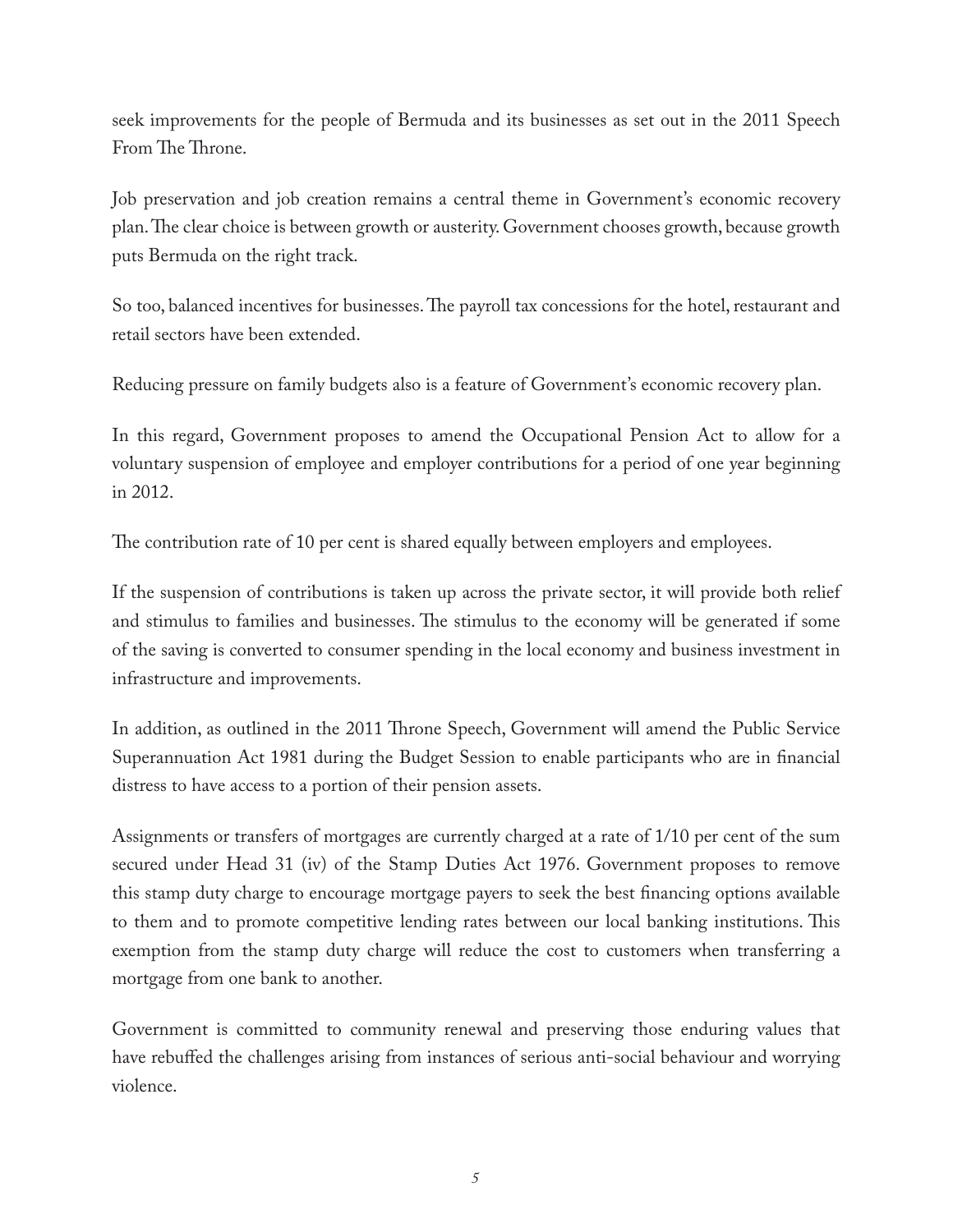#### What do I mean by this?

Despite the challenges to the social fabric of our community, on Saturday mornings, fathers and mothers, aunts and uncles, and grandparents still take their children, nieces and nephews, and grandchildren to youth football games, to dance lessons, to tennis lessons, to the bowling alley, to the Aquarium and to many other forms of positive social activity available in our community.

Mondays through Fridays, primary school children walk and skip to neighbourhood schools with smiling faces or dismount school buses in an orderly manner.

On Saturdays and Sundays, many people in our community attend Church services around the country.

Such is the essence of a strong community in the face of tough challenges.

These are the values and hopes that national budgets must preserve and bolster.

Sandys 360 reflects such community values and Government will provide a capital grant of \$2 million to Sandys 360 in 2012–2013 to assist in defraying the cost of works undertaken.

#### **Mr. Speaker**

The National Budget for 2012–2013 is focused on doing the right thing for Bermuda's people and its businesses.

Through the open budget process, Government's interaction with the community has helped to mould and inform the National Budget for 2012–2013. This year's budget has been a collective effort between Government and the community.

The community is aware that revenue is required to provide public programmes and services.

The community understands that the lingering recession has eroded government revenue over the last few years.

Indeed, while the community would prefer that taxes not be increased, it has also signalled its readiness to accept the roll back of some of the existing tax concessions, as highlighted in Government's Pre-Budget Report released in December 2011.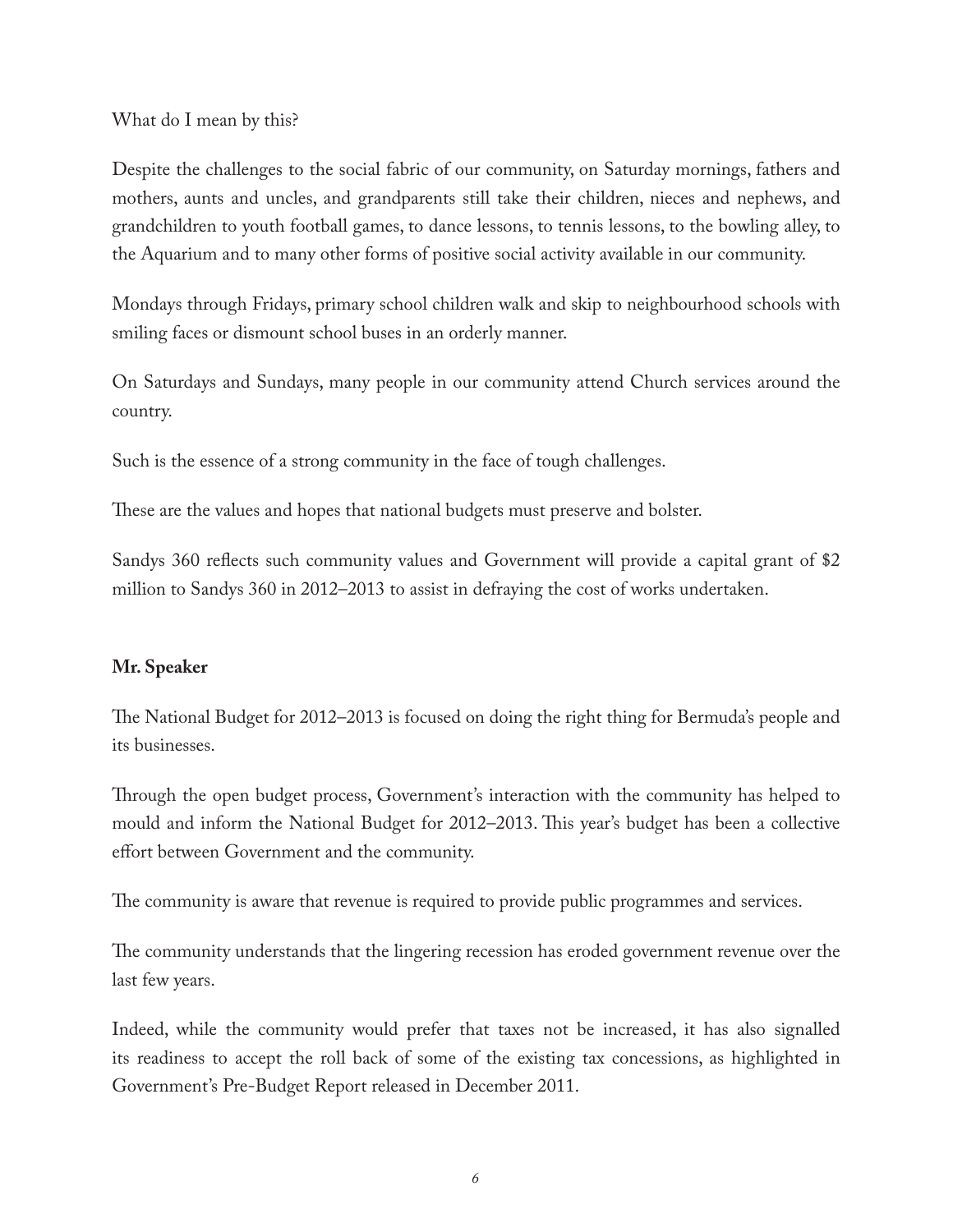#### **Mr. Speaker**

The revenue estimate for 2012–2013 is \$909.6 million, 3 per cent lower than the original estimate for the previous year.

The most significant decline has been in the payroll tax yield which has decreased by \$38 million or 11 per cent compared to the previous year. The loss of jobs in the economy is one of the factors.

The other factor is the payroll tax concessions to the hotel, restaurant and retail sectors which have reduced the projected payroll tax yield in 2012–2013 by an estimated \$21 million.

The yield from land tax will be improved in 2012–2013 by adjusting the ARV threshold that provides an exemption for seniors living in their own homes. The amount of recovered tax is estimated at \$4 million.

The effect of the adjustment is that seniors whose properties have an ARV of less than \$50,000 (an estimated market value of up to about \$1 million) will continue to have full exemption from land tax.

Seniors with properties with ARVs above \$50,000 will now pay the assessed tax on the portion above the \$50,000 threshold.

The exemption previously provided to seniors for vehicle licences has been preserved for vehicles in classes A, B, C and D. The present regime that provides an exemption for all classes of vehicles registered in the names of seniors has been abused with the tax loss amounting to nearly \$4 million per annum.

In 2007, Government put into place a policy whereby seniors who owned a vehicle did not have to pay to license their vehicle. Since the exemption came into force there has been a 26 per cent increase in vehicles licensed to seniors.

Further, the largest class of vehicle — class  $H$  — that attracts an annual licence fee of \$1,551 has seen an increase of 358 per cent in registrations to seniors.

The rollback to cut out the abuse will recover an estimated \$3 million in vehicle licence fees.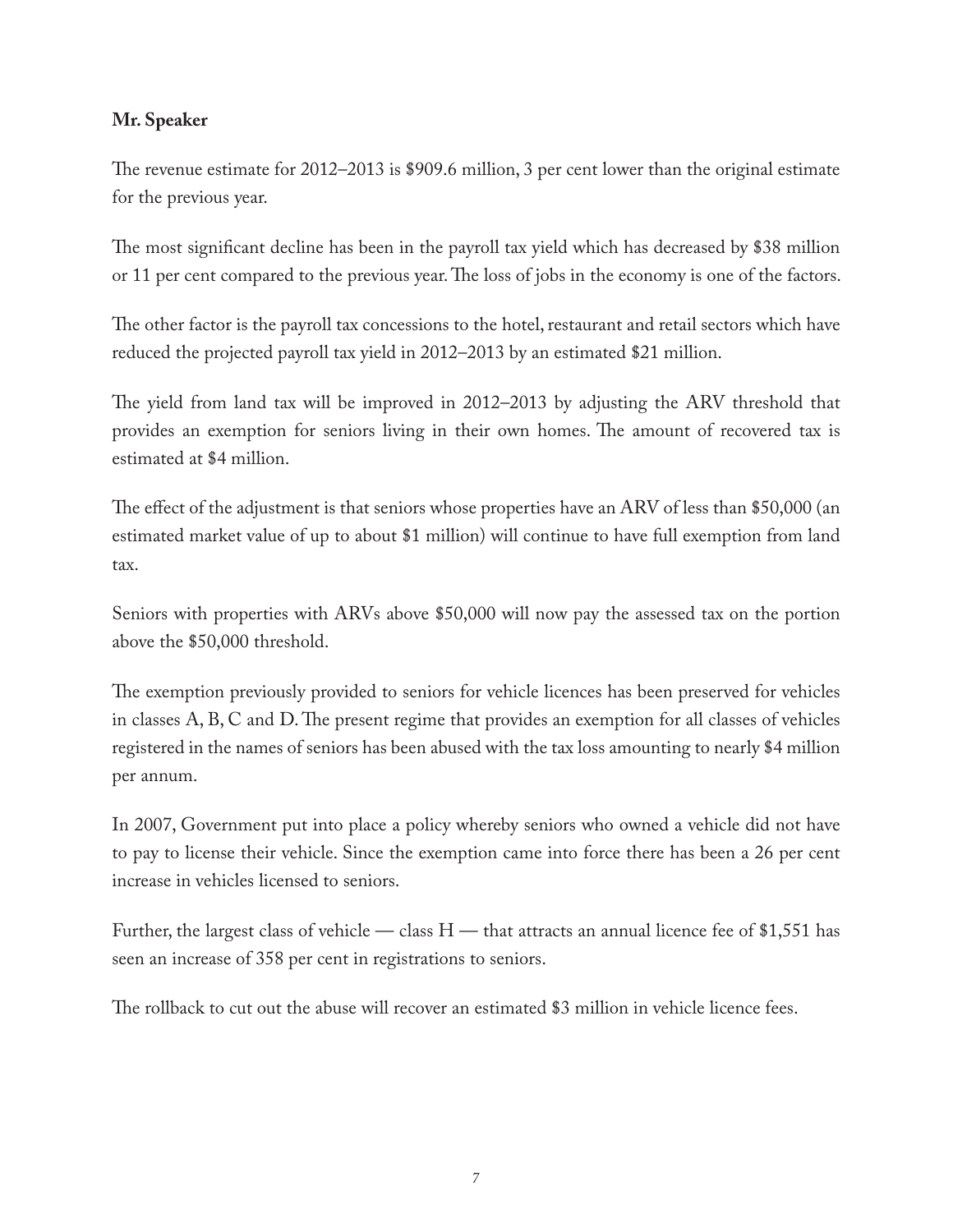#### **Mr. Speaker**

Most other tax rates will remain unchanged except for an amendment to the customs tariff for personal importation of goods at ports of entry.

At the LF Wade International Airport, the duty rate will be restored to a fixed rate of 25 per cent but the allowance will be raised to \$200 per person with effect from April 1, 2012.

The duty rate for personal importation of goods will be harmonised at all ports of entry at the fixed rate of 25 per cent.

The duty on cigarettes and tobacco will be raised in April 2012 to achieve additional customs revenue of about \$1 million.

The biennial adjustment of government fees will be increased by about 3 per cent for most fees and the anticipated yield is an additional \$4–5 million.

Government anticipates \$10 million in receipts from sale of government property that is surplus to requirements.

There will not be an increase in bus and ferry fares and all other tax rates will remain the same as they are now through 2012–2013.

Over the medium term, Government will develop other revenue streams including the possibility of a public-private partnership to generate additional revenue from Bermuda's commercial airspace. The revenue potential could reach \$18 million per annum by 2017 based on user fees assessed on flight paths through our commercial airspace.

In addition, Government has initiated discussions with relevant parties to assess the feasibility of establishing a licensing regime for international fishing vessels taking fish stocks out of Bermuda's 200 mile maritime exclusive economic zone.

#### **Mr. Speaker**

As announced in last year's National Budget, the Ministry of Finance has integrated the preparation of the 2012–2013 budget with a medium term expenditure framework (MTEF).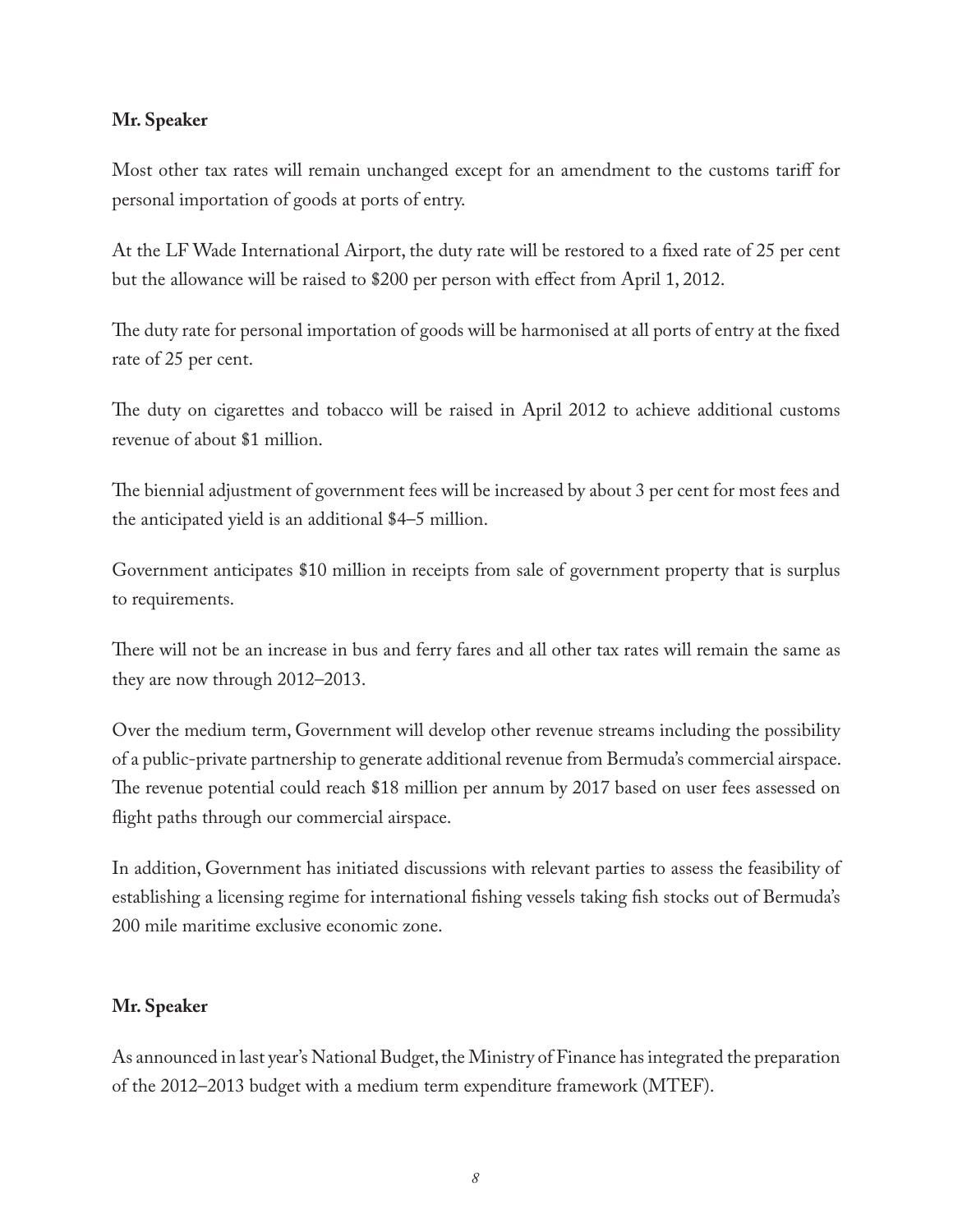An MTEF programme allows flexibility in the allocation of resources across a series of annual budgets to meet objectives related to debt service and other government commitments that cannot be achieved in a single budget cycle.

Government's policy priorities in 2012–2013 are the economy, education, youth, seniors, community renewal, and law enforcement.

The National Budget of \$1.08 billion and associated economic stimulus measures are designed to meet the policy objectives in all of these key areas and provide a bridge of stability to an anticipated return to economic growth in 2013.

In order to provide additional fiscal space in 2012–2013 Government will suspend its matching contribution to the Public Service Superannuation Fund (PSSF) and pay a portion of the debt service from the Sinking Fund. The contribution to the Sinking Fund, \$30.7 million, will be made. The suspension of the matching contribution to the PSSF will enable \$31 million to be re-directed to policy priorities in 2012–2013.

During the year, Government will commission an actuarial review of the PSSF to ensure its future sustainability. The suspended matching contribution for the upcoming year will be paid into the fund in the future noting that in recent years Government has paid special contribution amounting to \$87 million into the PSSF.

The overall budget balance including current account and capital account outlays, debt service, Sinking Fund Contribution and revenue sharing with the City of Hamilton and the Town of St. George is a deficit of \$172 million.

Government proposes to finance this deficit in part by the issue of a local bond at a competitive rate of interest. This policy choice is intended to spur more economic activity in Bermuda and to stimulate local capital markets. Surplus deposits in the banking system will likely achieve higher returns by transferring to the local government bond when it is issued later in 2012.

The statutory ceiling on Bermuda government debt will be adjusted to \$1.45 billion in 2012–2013.

The issue of debt has attracted much attention since the collapse of Lehman Brothers in 2008 and the sovereign debt crisis that has lingered on in Europe for the last two years.

Debt is a natural and unavoidable part of economic life. It is neither good nor bad. The key is to ensure that borrowed funds are within an affordability limit and that the funds are used wisely.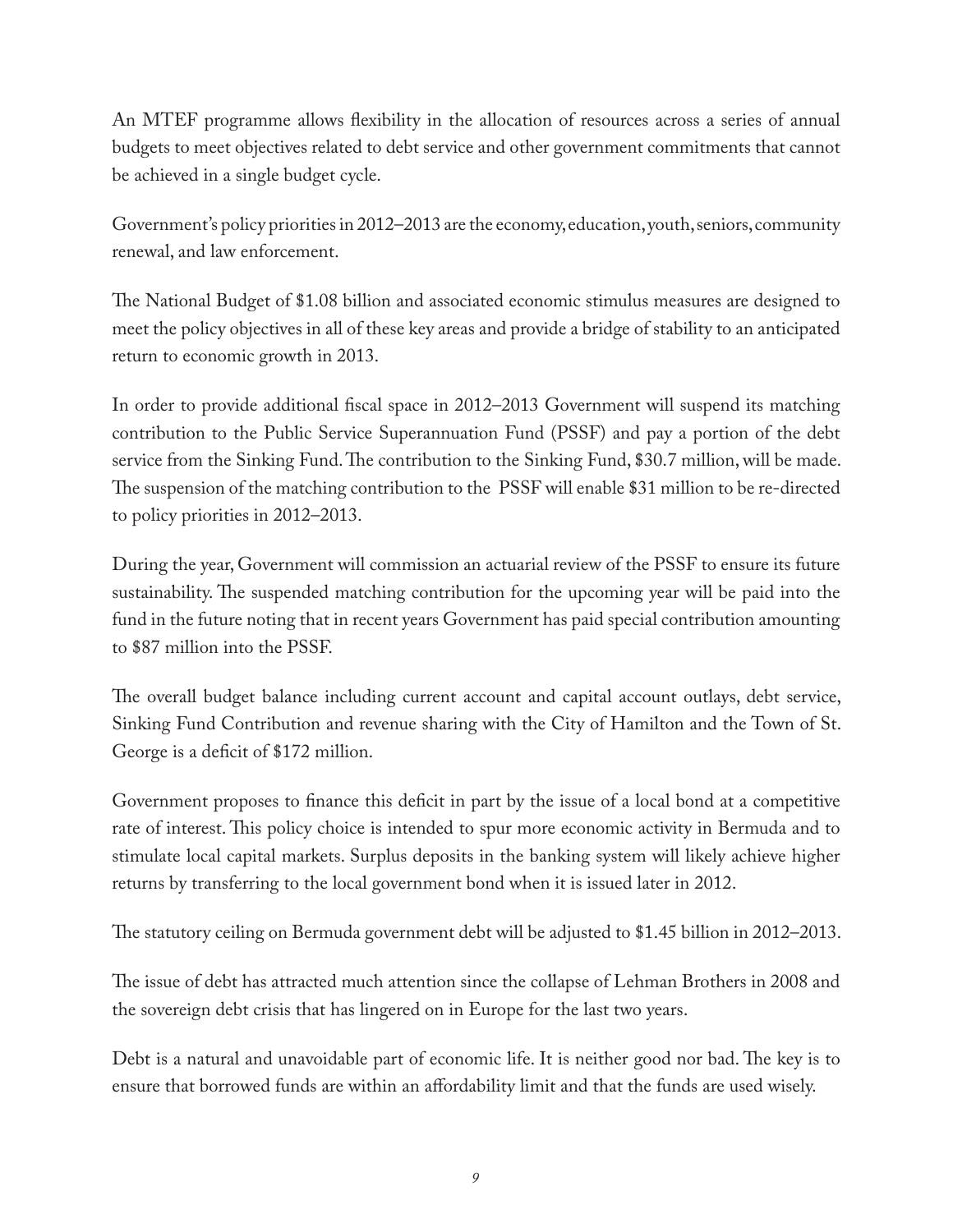For countries the affordability rule is usually the debt to GDP ratio. For many of Bermuda's peers in double-A sovereign rating groups, the debt to GDP ratios hover around 30 per cent. With the adjustment of Bermuda's debt ceiling, Bermuda's debt to GDP ratio will be about 24 per cent.

In December 2011 the Bank of England Financial Stability Report noted that the International Monetary Fund expects gross debt to GDP ratios in advanced economies to breach 100 per cent on average for the first time since 1945.

In terms of spending borrowed funds wisely, Bermuda's core debt represents investment in hard assets of benefit to the country for many generations to come. These assets include: modern and upgraded school facilities; modern public transportation, other social infrastructure such as public housing, senior care facilities and national sports facilities and economic infrastructure such as airport works, docks and bridges.

Indeed, part of the borrowing requirement in 2012–2013 relates to further investment in economic infrastructure at the LF Wade International Airport, namely, building out capacity to take control of Bermuda's commercial airspace. If all goes according to plan, an investment of some \$26 million over a five year period could pay for itself within two years.

More recently, some of the increase in Bermuda's debt has been to protect vital sectors of the economy through tax concessions and relief which was financed by borrowing.

Is Bermuda's national debt manageable? Yes. It can and will be paid off over time through the Sinking Fund and the development of new revenue streams.

Two Senior Notes fall due in 2014. One is in the amount of \$75 million and the other is in the amount of \$45 million. The plan is to pay down both issues from proceeds in the Sinking Fund.

The medium term expenditure framework that has been adopted by the Ministry of Finance will provide for surpluses on the primary balance (revenue less expenditure before debt service and Sinking Fund transfers) through to 2015–2016. This will be achieved by restraining primary current programme spending to 2012–2013 levels over the next several years and enhancing revenue through policies that generate income from government fixed assets and other new revenue streams, for example, new user fees charged for flight paths through Bermuda's commercial airspace.

The pre-set multi-year cash limits will ensure that savings are generated over budget cycles through to 2015–2016. The effect will be to reduce the budget deficit through time, other things remaining equal.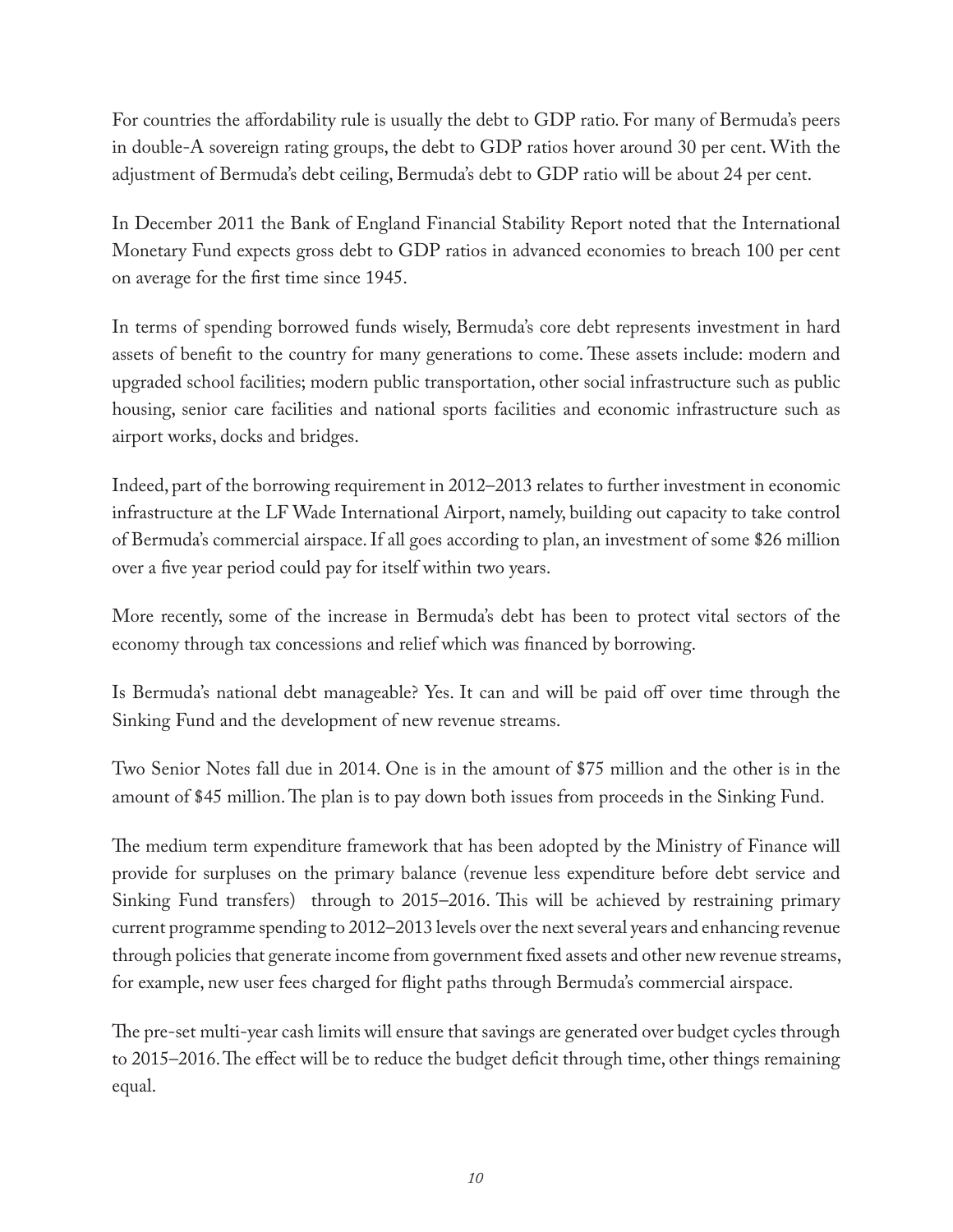#### **Mr. Speaker**

I will provide a few highlights of programmes and initiatives related to Government's major policy priorities in 2012–2013. These priorities are: the economy, education, youth, seniors, community renewal, and law enforcement.

The Business Development arm of the Ministry of Business Development and Tourism is implementing programmes to stimulate growth in the economy and strengthen the underlying infrastructure by promoting new ways of enhancing competitiveness and facilitating the establishment of new business by "cutting through red tape".

Bermuda's present financial sector framework offers the same advantages for Islamic financial products and institutions as it does for conventional financial products. The launch of Islamic financial products in and from within Bermuda is now underway.

The completion of the National Tourism Plan is on schedule for Spring 2012. The Plan will provide a vision for Bermuda's tourism industry for the next five to ten years.

Also, the plan will outline the path to the Ministry's goal of repositioning Bermuda in the global tourism market and to become a year round destination with the required products, services and marketing to support this goal.

On completion of the Plan, the Bermuda Department of Tourism will launch the new tourism brand for Bermuda as well as increase market awareness with daily exposure in all media streams.

The Ministry has already increased awareness in our key feeder markets through effective television ads.

Also, funding is provided for the Ministry to showcase live Bermudian entertainment at hotel properties as well as through hosting tourism visitor events. Additionally, the Ministry will continue to support the broad spectrum of visitor demands in the form of tours, museums, and street festivals.

The Ministry will continue to support the Bermuda Hospitality Institute with a grant for the purpose of promoting, introducing and encouraging Bermudians of all ages to join the tourism industry.

Bermuda has attracted renewed interest from investors in hotel developments. Recent negotiations spearheaded by the Minister of Business Development and Tourism with a developer and the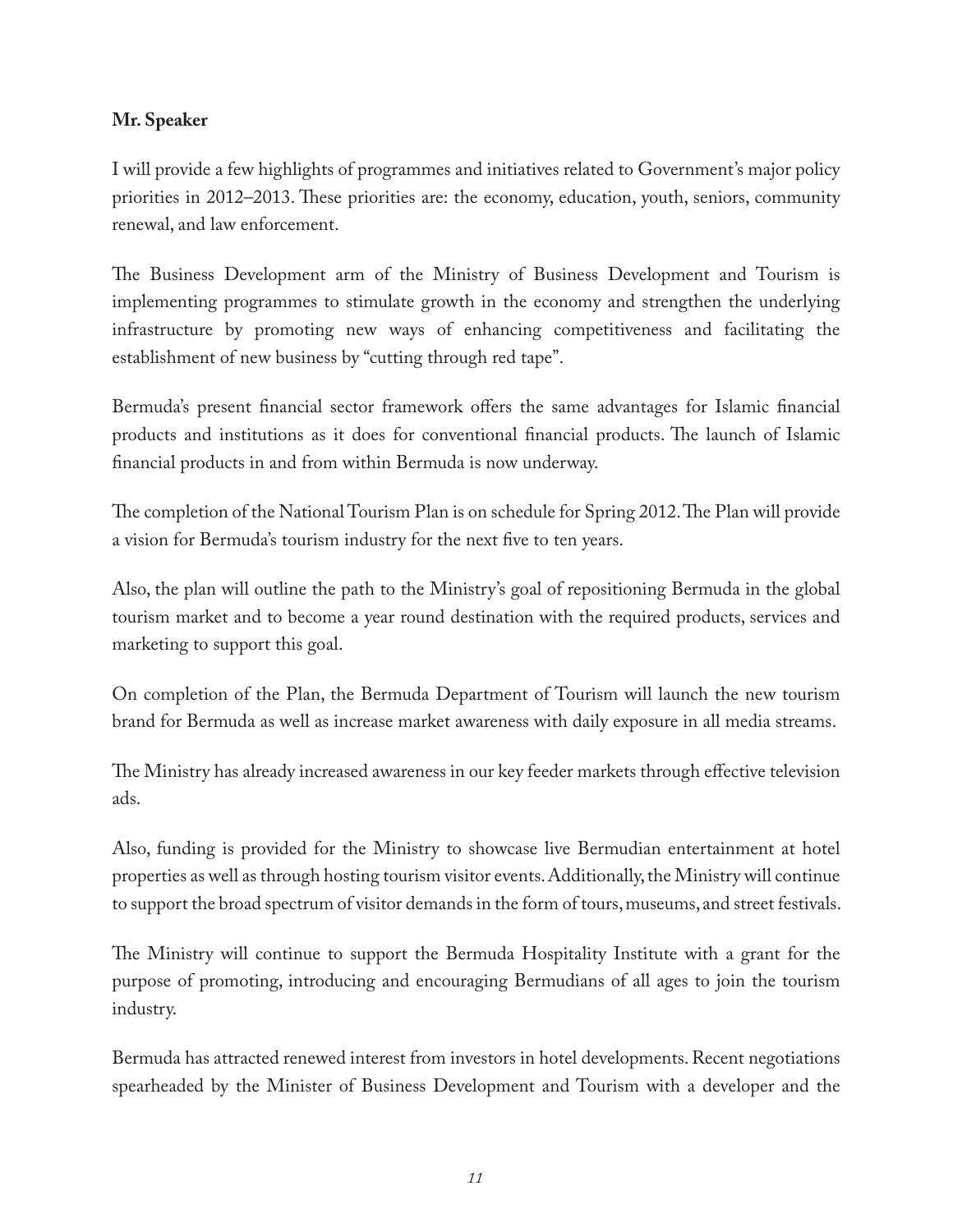Bermuda Industrial Union provides reason for cautious optimism that ground will be broken on a luxury brand hotel this year.

#### **Mr. Speaker**

The Ministry of Economy, Trade and Industry continues its focus on improving the economy by addressing the needs of local business and realising the career aspirations of Bermudians.

The Ministry's short-term budget priorities include job creation and training. Much of the budget will be directed towards preparing people for jobs via the establishment of the One-Stop Career Centre System wherein various government-funded education, training and social programmes can be cohesively coordinated.

The Centre will provide students, job seekers and employers with up-to-date information and referrals.

The One-Stop will meet employers' needs for job-ready, competent skilled workers, and will address the needs of the people of Bermuda through training, education and employment.

The community can expect that the services will be offered out of a new physical plant that is more conducive to serving the needs of those seeking employment and training services.

It will include a computer centre with complimentary access to computers for people who need to research job and training opportunities. There will be easy access to photocopiers so that people can print resumes and other information.

Finally, the community can expect more employment programmes that include complimentary training so that people are better prepared to take on new jobs similar to the waiter/server programme which pre-qualifies candidates and guarantees a job subject to successful completion of the training.

To address the 'at risk' youth segment, the services of a U.S. based Job Corp management company has been contracted to assist with the realisation of the Bermuda Job Training Replication Programme.

The primary focus of the Jobs Corps programme will be on low-income and disadvantaged youth between the ages of 16 and 24 years. The programme will be a joint effort in providing our youth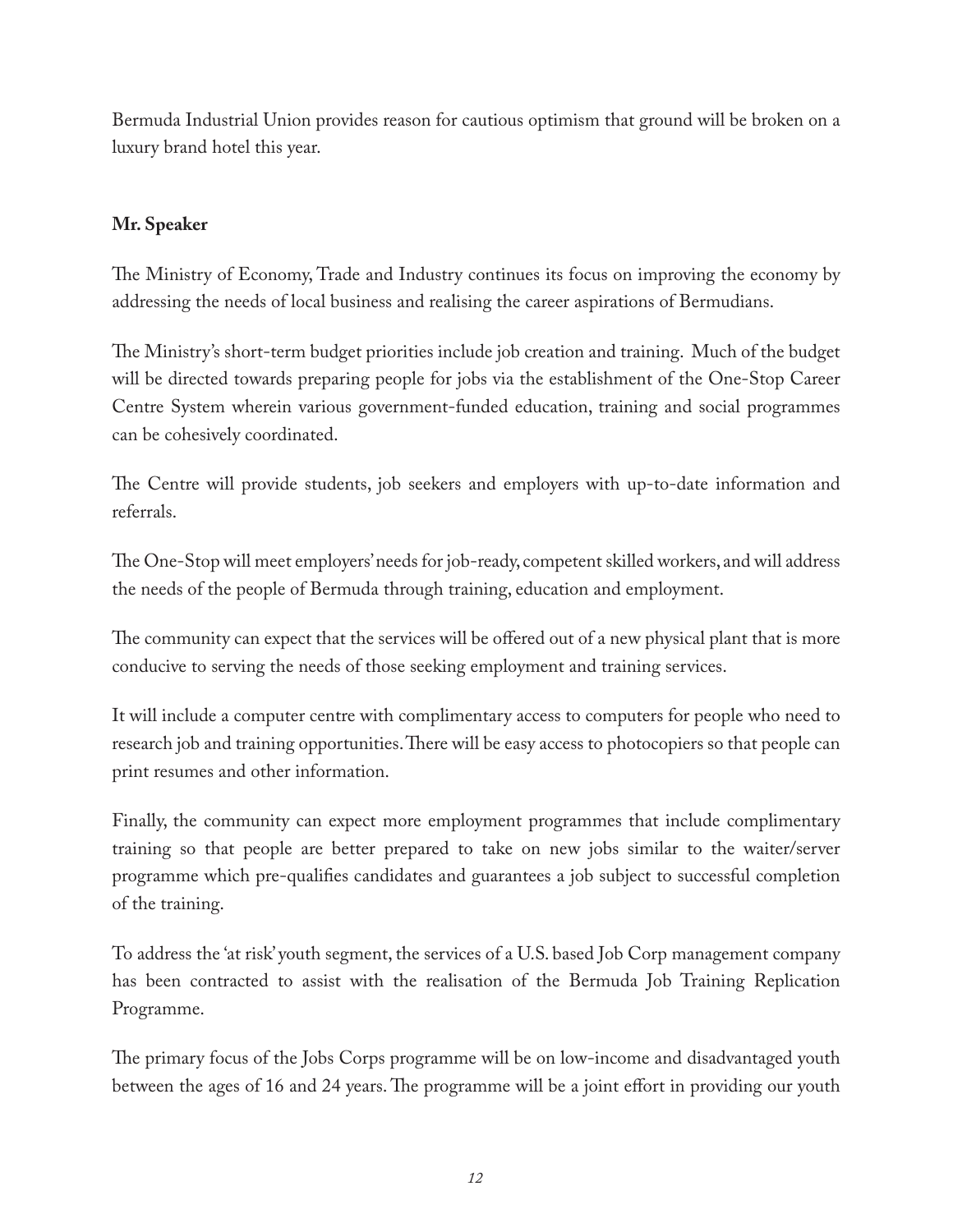with a seamless service referral process and reciprocal services that will achieve greater career readiness and employment opportunities. The programme components will include:

- o Outreach and Enrollment
- o Academics
- o Career Technical Training; and
- o Business Partnerships and Placement Services

While we expect to expend resources on completing the plan during the next fiscal year, implementation of the programme in the 2012–2013 period will depend largely on private sector support and commitment. Government has committed to underwriting the cost of the planning and programme development phase.

The Bermuda Economic Development Corporation continues the important economic development work with small and medium-sized businesses.

The Ministry believes that one of the keys to economic recovery lies with small business owners and entrepreneurs with the imagination and drive to innovate and start small businesses.

One of the BEDC's key initiatives is to provide help to companies looking to establish themselves with secure start-up funding.

The public can expect that both EEZ Economic Development Offices will be working with businesses from across Bermuda to develop, cultivate and improve Tourism products and services offered by businesses in St George's, Somerset and Dockyard.

The Retail Development Programme launched in February 2011 will continue into the new fiscal year. It is designed to educate the small business owner through the provision of business and retail courses developing skills that they will be able to use to assist with increasing sales, improving hiring practices, inventory management, and better customer service.

#### **Mr. Speaker**

Last year, the Ministry of Education shifted its focus to concentrate on its core functions of teaching and learning.

The shift in the Ministry's focus has been very successful. Ministry officials have been able to assess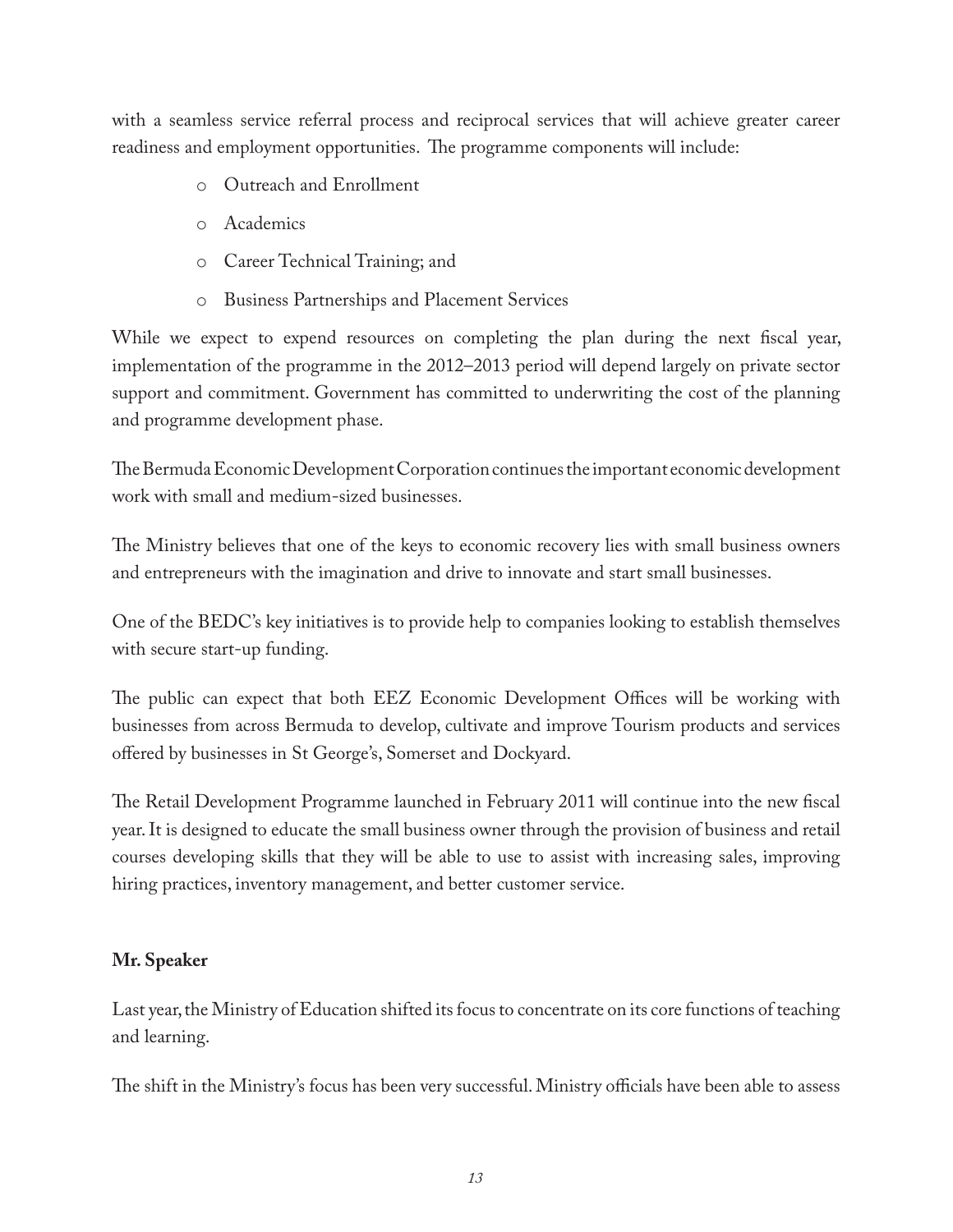the quality of leadership and teaching in every school and have developed plans to work with all schools to address student performance.

The next Budget year will see the Ministry continue this focus in recognition with its partners (Board, Principals and teachers) that it is headed in the right direction. We are determined to remain consistent, to embed change, to monitor progress and provide support to school leaders and schools as necessary.

In the last year's Throne Speech, it was stated that, our focus in the upcoming school year will be the introduction of Career Academies or what we are calling, *Career Pathways*.

There has long been a cry for the re-introduction of vocational education in schools and the introduction of the *Career Pathways* in September 2012 offers a Bermudian solution to the need for students to be prepared to take their place in Bermudian businesses and industries.

*Career Pathways* represents a dynamic partnership between Bermuda's industry partners, the National Training Board, the Ministry of Education, the two Senior Schools and the Bermuda College.

*Career Pathways* are designed to provide public school students with pathways that ensure greater preparation for career and college opportunities for a fulfilling life beyond the classroom.

The *Career Pathways* will be a seamless part of the curriculum and make up a component of the senior school graduation criteria.

The Ministry of Youth, Families and Sports recognises its responsibility to provide assistance to persons in financial need, and the importance of this role is even greater during these challenging economic times. The Ministry will continue to promote and support programmes aimed at strengthening families and encouraging positive lifestyles among youth.

The November 2011 Speech from the Throne indicated that Government would review the eligibility criteria for financial assistance in order to ensure that the mere fact of home ownership by seniors does not justify denial of financial assistance.

The regulations have been amended and will be addressed during this Budget Session.

Bermuda will have the honour of hosting the 40th Lime Carifta Games at the National Sports Centre from April 6–9, 2012. This will be the fourth time that Bermuda will host these prestigious Games, having hosted them in 1975, 1980 and 2004.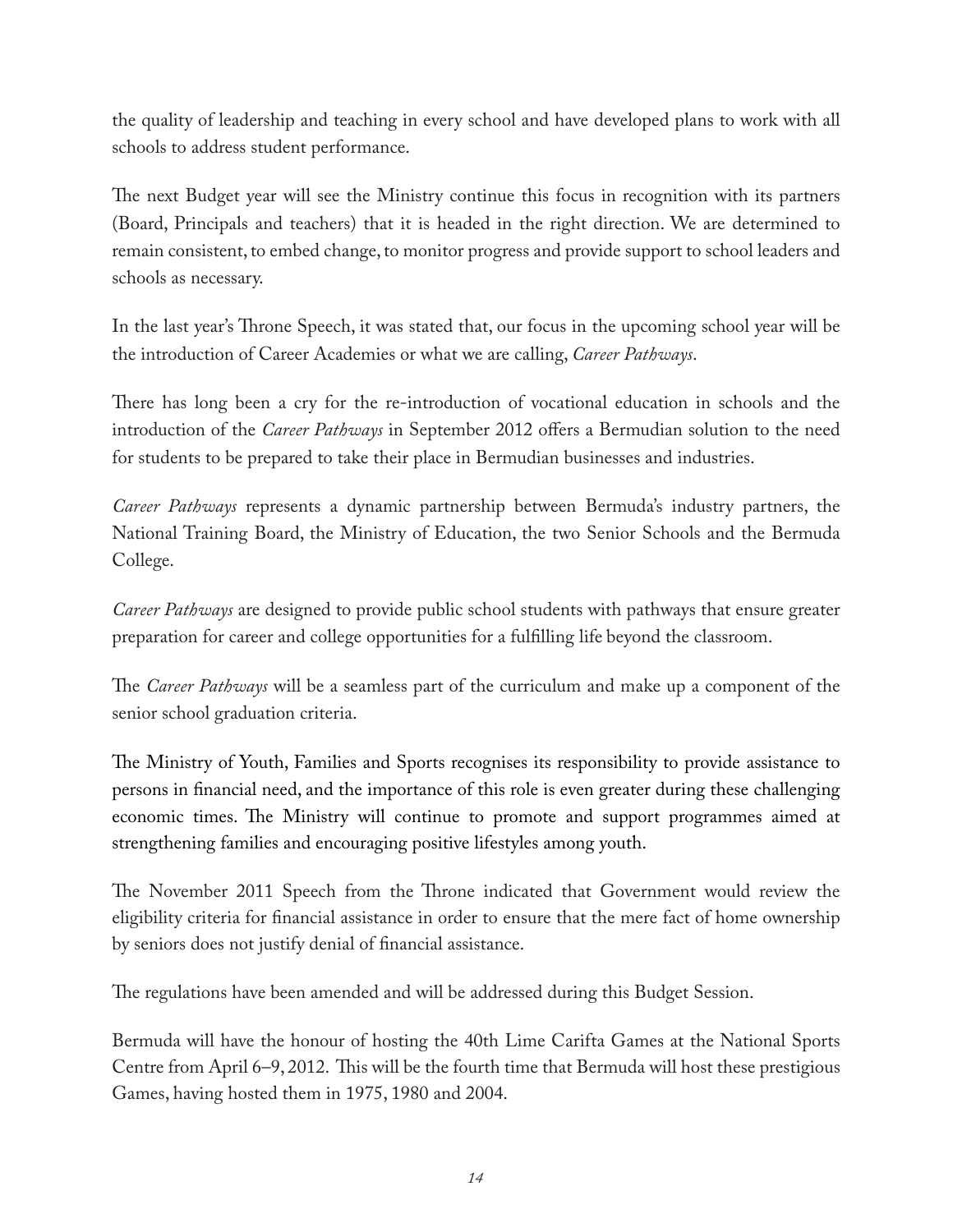The Games will showcase some of the best youth track and field athletes from the Caribbean region in under-17 and under-20 categories. Many Bermudians who attended the 2004 Carifta Games will remember the superb performance displayed by Usain Bolt of Jamaica when he broke the under-20 record in the 200 metre sprint in a time of 19.93 seconds, a record that still stands today.

The Carifta Games promotes qualities of sportsmanship, fitness and friendship among youth from different countries and helps to build strong character.

The Mirrors Programme will continue to serve the needs of youth aged 15 to 18 years by challenging them to achieve productive outcomes that are free from gang activity and anti-social behaviour. To that end, Mirrors will engage these youth through its community training sessions, including one residential session, and ten follow through sessions.

In addition, Mirrors will also focus on youth at middle school level aged 11 to 14 years via its Coaching for Success programme and will deliver coaching for success courses at both Sandys Secondary Middle School and Whitney Institute Middle School.

#### **Mr. Speaker**

Law and good order is important for community peace of mind and a sense of safety.

The exigencies of the economy will not quell the commitment to excellence of the uniformed services and Government's commitment to the safety and security of Bermuda will not be compromised.

Criminal activity has been met with strong enforcement. The nature of crime has changed and the Bermuda Police Service has engaged in targeted methods of modern policing that have yielded important arrests, convictions and sentences.

The intensive policing strategy required to achieve these results has come at a cost and with the Commissioner of Police we continue to look at ways to reduce overtime and other expenditure.

In this fiscal year significant sums have been allocated to new equipment for the Police to ensure that they have the tools with which to do the job we ask of them every day. The new Hamilton Police Station has significantly improved the work environment of the Service and this facility is commensurate with the high regard in which we hold the men and women who man it each and every day of the year.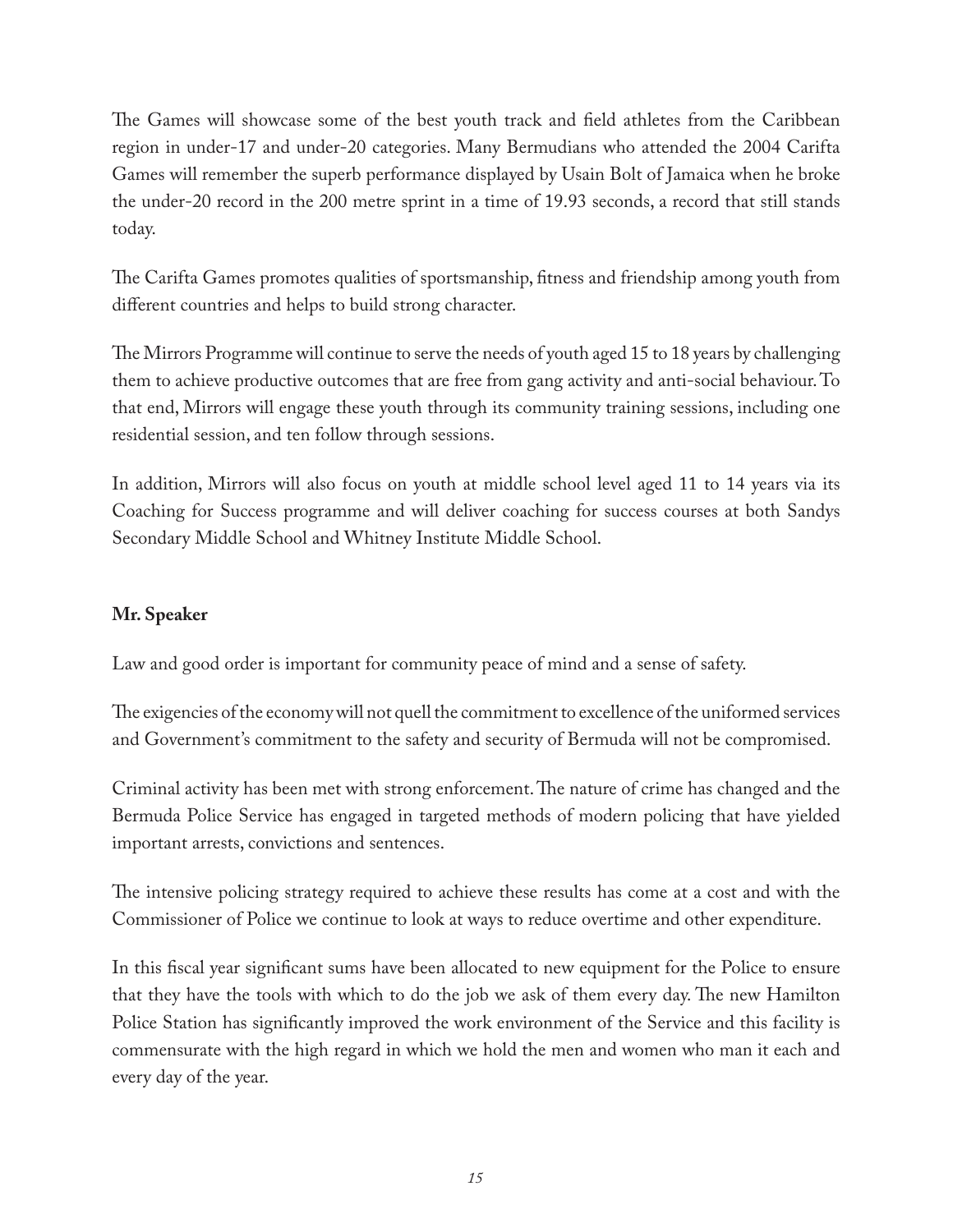In the post-9/11 world, soft borders are not an option even for a low-risk jurisdiction like Bermuda. Our international relationships and the confidence of travelers must continue to be enhanced by strong border control. Fiscal 2012–2013 will see the opening of the long-awaited X-ray facility at the Hamilton Docks.

The ability to X-ray containers coming into Bermuda will provide a unique opportunity to interdict drugs, contraband and other illegal items bound for our streets.

The test for Bermuda is to be strong but welcoming. The development of our front-line officers will be a continuing priority in this fiscal year as we partner with private sector stakeholders to provide an experience for the arriving passenger that is always cordial, efficient and seamless.

In conjunction with the Ministry of Transport's Department of Airport Operations, the arrivals area at LF Wade International Airport will, commencing in this fiscal year, feature a "red/green" channel system whereby arriving passengers will have the option of using a "nothing to declare" line, hastening their passage through the airport and emphasising the obligation to properly declare goods.

In a similar vein, the recently announced changes to the area of land policy will also signal a clear intention on the part of the Government to be facilitative to those ideals which encourage economic growth and the pursuit of economic independence on the part of all Bermudians.

The sacrifice in estimated revenues is necessary as stimulating the economy and encouraging confidence through activity in the real estate sector is an important feature of any economic recovery.

The Ministry of National Security is predominantly the enforcement arm of Government's role in the community. However, citizenry cannot be blinkered by a singular focus on law and order.

Community building is a concurrent focus of elements of the Ministry. In this regard, the Police play a lead role in the Inter-Agency Gang Task Force and have developed significant community relationships through numerous neighbourhood watch groups via the Community Action Teams.

Also, a National Security Council is being formed. The new council includes the Governor, the Commissioner of Police and senior political leadership with the Premier, Deputy Premier, Minister of National Security and the Attorney-General and Minister of Justice. The council will provide an enhanced mechanism for solution-oriented law and order strategies aligned with the communities concerns.

Government is committed to ensure that the integration of policy actions for funding, legislative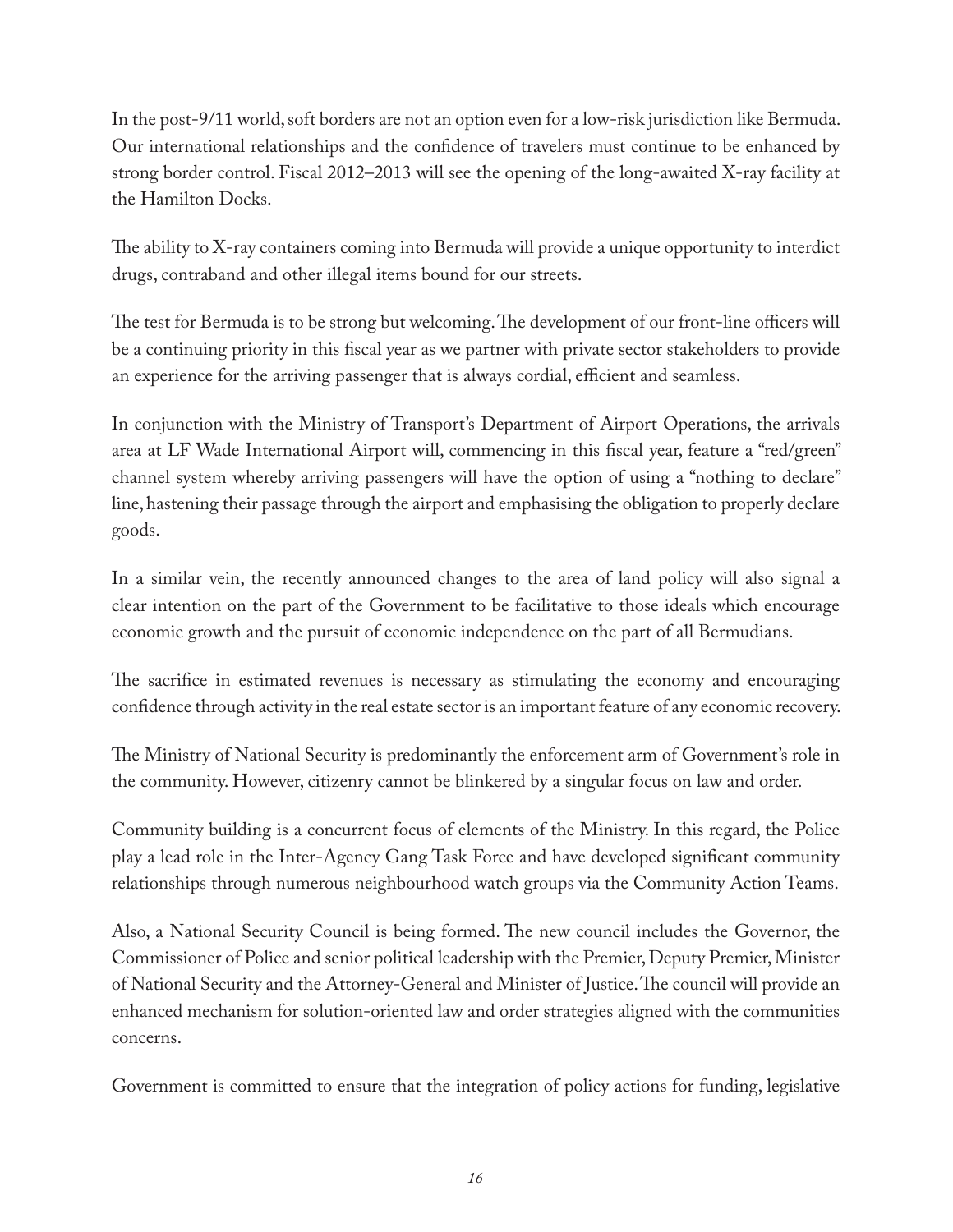initiatives, training and development and community outreach is effective in reducing unlawful gang activity and providing a way out of the tragic circle of gang violence. Making Bermuda Safer is the goal.

Community building and community renewal requires all of us to work together: government, community organisations, the banks, all businesses including international business, sports and social clubs, churches and schools.

Leaders in all of these interconnected segments of our community have a role to play and many have stepped up.

In the 2011 Speech From The Throne, Government invited the private sector to formalise social pacts with community organisations so that limited public and private sector charitable resources could be better focused.

The private sector accepted the invitation and social pacts are being formed with important community entities. Catlin Insurance has become an important sponsor of the Bermuda Football Association's youth programme.

Similarly, Ironshore Insurance Ltd. has engaged with Sandys 360 to support and promote its purposes in the community.

People in the community have also shown an enthusiasm and hunger to participate in community development initiatives in their neighbourhoods. There was a record turnout at a recent 'Community Speaks' meeting in Somerset. The spirit of self-reliance and self-help was palpable.

In this vein, the Ministry of Public Works will assist by providing materials. Labour will be contributed by persons in communities to renovate and build club facilities where there is a need, an example of which is White Hill in Sandys.

Our people have the spirit of 'Let us build one another, together'.

#### **Mr. Speaker**

I have highlighted just a few elements of the fiscal and economic plan for 2012–2013. Ministers will speak directly to their portfolios in the coming weeks through media conferences, community meetings and indeed through the Budget Debate in this Honourable House.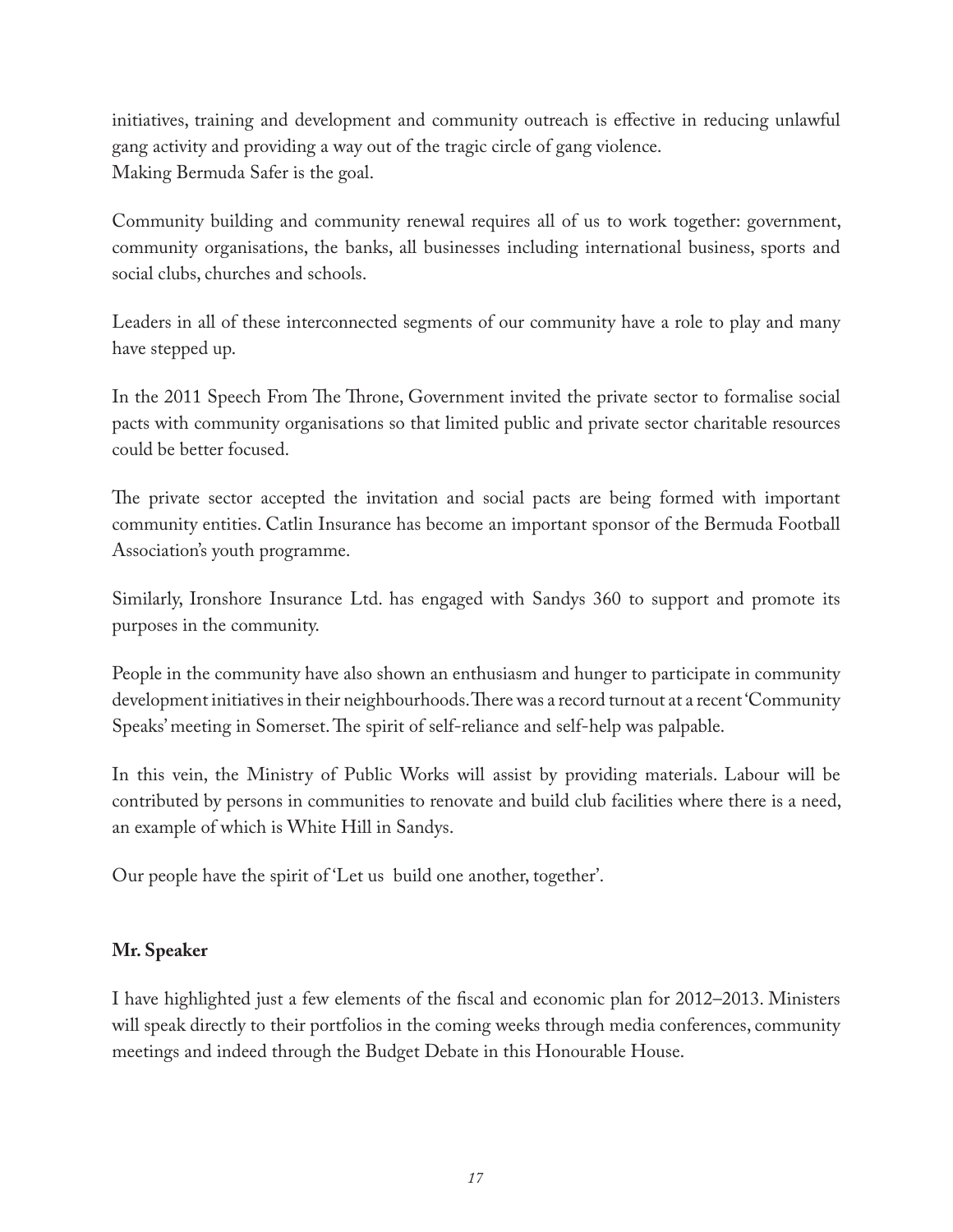The open budget process has been a gratifying success. People care and they have shared good ideas and their prayers. Very recently a gentleman who described himself as "a proud Bermudian and a true patriot of Bermuda" sent an e-mail to me suggesting how government could save and get more money into the pot.

Thankfully, many of his suggestions had already been implemented.

During the process, our community raised issues in a vast array of policy areas including trucking, the matter of the Taxi Commission and changes to the Defence Act. Some of the issues raised were not to do with the National Budget. However, they did relate to government policy and they will be addressed.

On behalf of Government I wish to thank all of those in the community who have joined in the open budget process. It is your process and it was the right thing to do.

One can see from that e-mail message that our people want to see our country succeed.

Together, we can achieve that goal.

Together, we can do the right thing.

The National Budget for 2012–2013 does the right thing as it positions Bermuda on the right track.

With your help, it will protect Bermuda's vulnerable economy.

With your help, it will nurture and strengthen the social fabric of our community.

With your help, it will stabilise business in our community and ignite the imagination of new entrepreneurs.

Masakhane! Let us build one another together!

Thank you.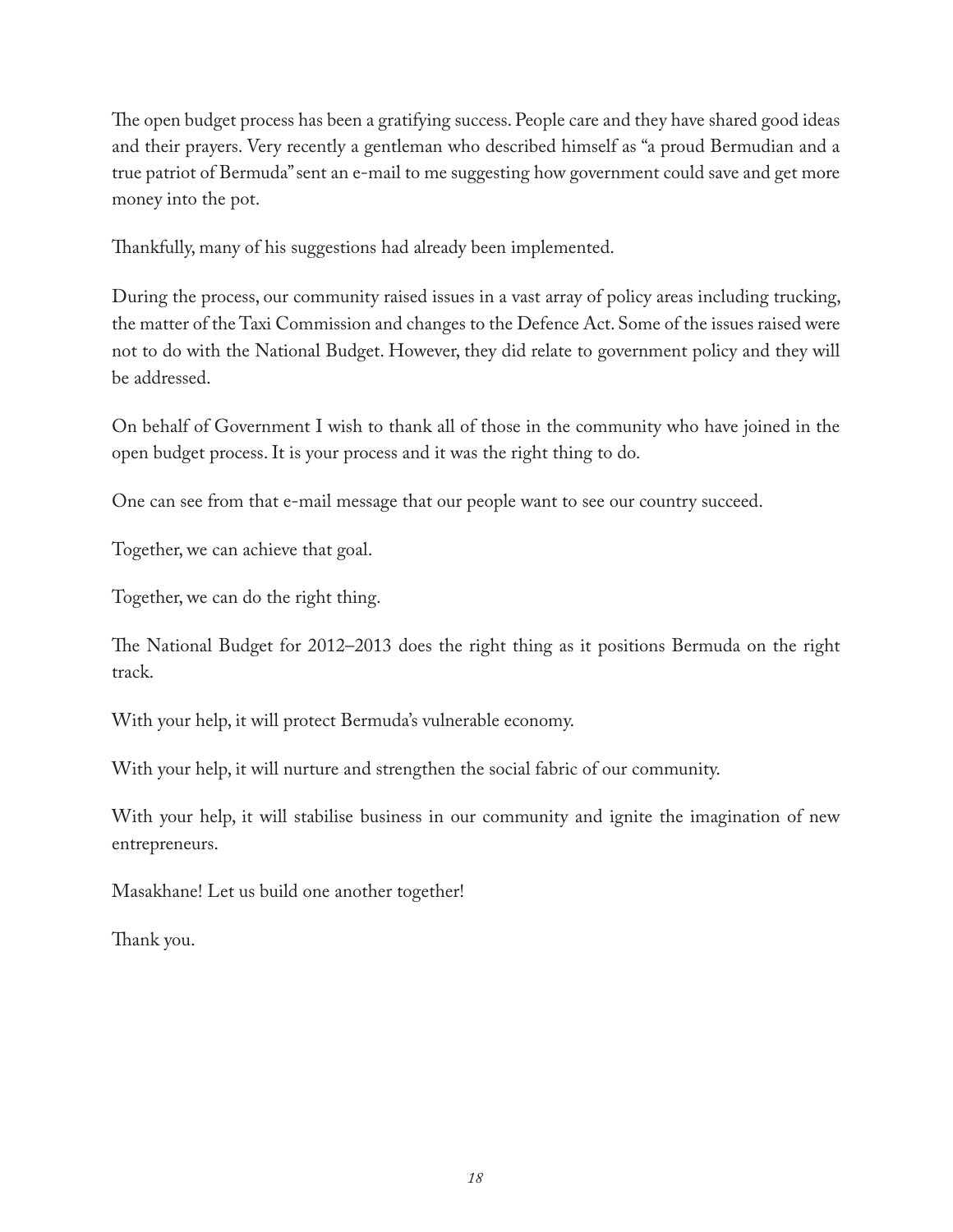#### **Table 1**

Ī

#### **GOVERNMENT OF BERMUDA SUMMARY OF OF CONSOLIDATED FUND ESTIMATES FOR 2012/13**

| <b>ACTUAL</b><br>2010/11<br>\$000 |                                                              | <b>ORIGINAL</b><br><b>ESTIMATE</b><br>2011/12<br>\$000 | <b>REVISED</b><br><b>ESTIMATE</b><br>2011/12<br>\$000 | <b>ESTIMATE</b><br>2012/13<br>\$000 |
|-----------------------------------|--------------------------------------------------------------|--------------------------------------------------------|-------------------------------------------------------|-------------------------------------|
|                                   | <b>Revenue and Expenditure Estimates</b>                     |                                                        |                                                       |                                     |
|                                   | 990,795 01 Revenue                                           | 940,041                                                | 870,027                                               | 909,634                             |
|                                   | 1,040,118 02 Current Account Expenditure(excl.debt & s/fund) | 900,949                                                | 970,963                                               | 934,017                             |
|                                   | (49,323) 03 Current Account Balance(excl.debt & s/fund)      | 39,092                                                 | (100, 936)                                            | (24, 383)                           |
|                                   | 55,298 04 Interest on Debt (i)                               | 70,000                                                 | 70,000                                                | 35,000                              |
| (104, 621)                        |                                                              | (30,908)                                               | (170, 936)                                            | (59, 383)                           |
|                                   | 28,760 05 Sinking Fund Contribution                          | 25,750                                                 | 25,750                                                | 30,750                              |
|                                   |                                                              | (56, 658)                                              | (196, 686)                                            | (90, 133)                           |
|                                   | 0 06 Wharfage Transfer (ii)                                  | 5,750                                                  | 5,750                                                 | 5,750                               |
|                                   | (133,381) 07 Surplus Available for Capital Expenditure       | (62, 408)                                              | (202, 436)                                            | (95, 883)                           |
|                                   | 121,045 08 Capital Expenditure (See line 21 below)           | 84,176                                                 | 65,202                                                | 76,190                              |
| (254, 426)                        | 09 Budget Surplus (Deficit)                                  | (146, 584)                                             | (267, 638)                                            | (172, 073)                          |
| <b>Sources of Financing</b>       |                                                              |                                                        |                                                       |                                     |
|                                   | (9,654) 10 Consolidated Fund                                 | 0                                                      | 25,638                                                | 0                                   |
| 264,080                           | <b>II</b> Borrowing                                          | 146,584                                                | 242,000                                               | 172,073                             |
|                                   | 254,426 12 Total Financing                                   | 146,584                                                | 267,638                                               | 172,073                             |
|                                   | <b>Capital Appropriations</b>                                |                                                        |                                                       |                                     |
|                                   | 143,949 13 Appropriations in Original Estimates              | 77,071                                                 | 77,071                                                | 76,190                              |
|                                   | 884 14 Supplementary Appropriations                          | 0                                                      | 0                                                     | 0                                   |
| 144,833                           | 15 Appropriated During the Year                              | 77,071                                                 | 77,071                                                | 76,190                              |
| (24, 369)                         | 16 Appropriations Frozen                                     | 0                                                      | (29, 482)                                             | 0                                   |
| 0                                 | 17 Appropriations Lapsed                                     | 0                                                      | 0                                                     | 0                                   |
|                                   | 120,464 18 Net Appropriations                                | 77,071                                                 | 47,589                                                | 76,190                              |
|                                   | 18,194 19 Unspent Appropriations from Prior Year             | 7,105                                                  | 17,613                                                | $\mathbf{0}$                        |
|                                   | 138,658 20 Appropriations to Meet Spending                   | 84,176                                                 | 65,202                                                | 76,190                              |
|                                   | 121,045 21 Capital Spending                                  | 84,176                                                 | 65,202                                                | 76,190                              |
| 17,613                            | 22 Unspent Appropriations Carried Forward                    | 0                                                      | $\mathbf 0$                                           | $\mathbf 0$                         |
|                                   | <b>Consolidated Fund Balance (31 March)</b>                  |                                                        |                                                       |                                     |
| 1,000                             | 23 Contingency Fund                                          | 1,000                                                  | 1,000                                                 | 1,000                               |
| 17,613                            | 24 Unspent Capital Appropriations                            | 0                                                      | 0                                                     | 0                                   |
| (1, 256, 977)                     | 25 Undesignated Surplus (Deficit)                            | (1, 385, 948)                                          | (1,507,002)                                           | (1,679,075)                         |
| (1, 238, 364)                     | 26 Consolidated Fund Surplus (Deficit)                       | (1, 384, 948)                                          | (1, 506, 002)                                         | (1,678,075)                         |

Note: (i) In 2012/13 approx. \$50M of Interest on Debt will be funded from the Sinking Fund

(ii) Revenue-sharing of wharfage with Municipalities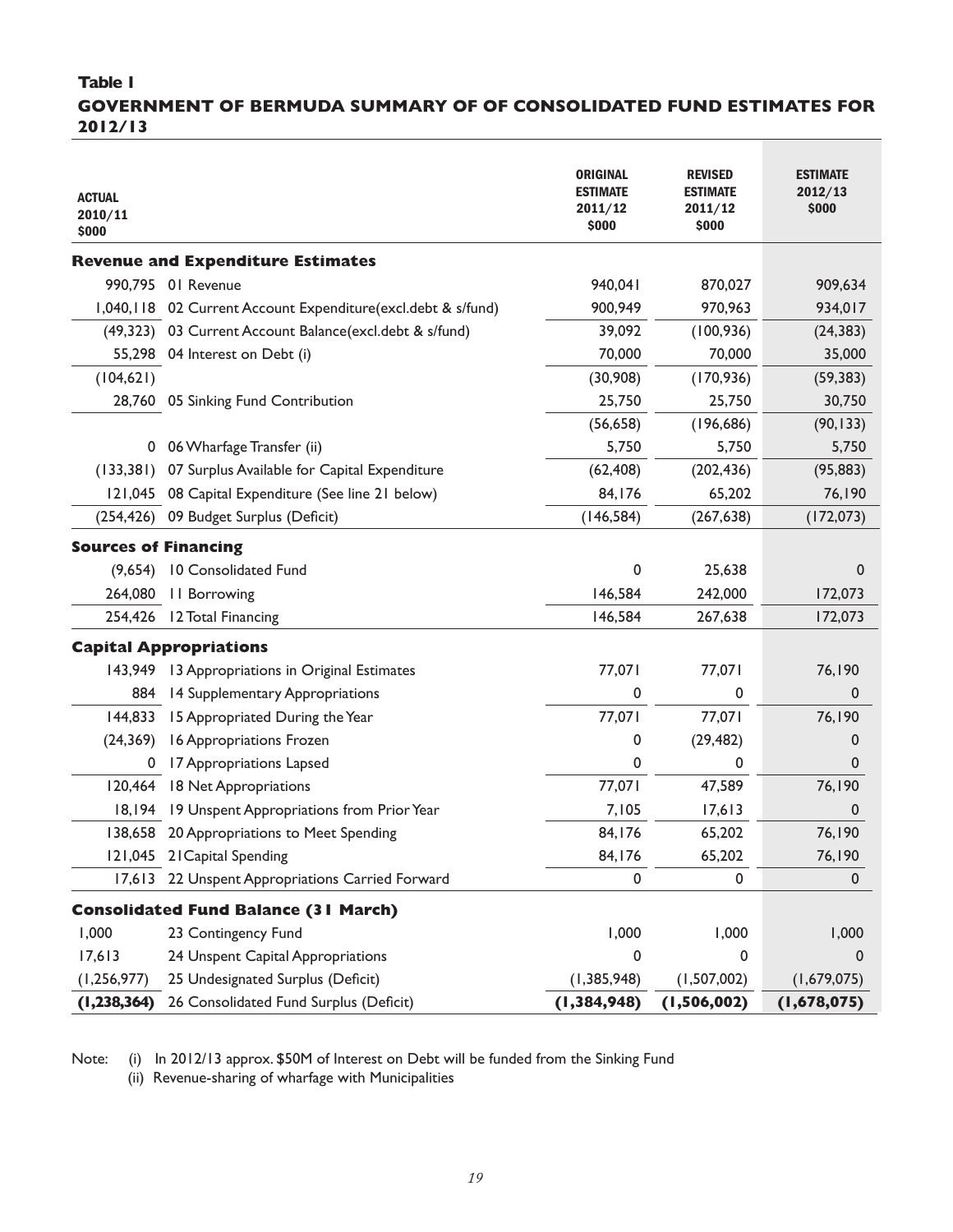#### **Table II ANALYSIS OF CURRENT ACCOUNT REVENUE**

|              |                                          |                         |                           |                          |                           | <b>DIFFERENCE</b><br>2011/12 |                |
|--------------|------------------------------------------|-------------------------|---------------------------|--------------------------|---------------------------|------------------------------|----------------|
|              |                                          | 2010/11                 | 2011/12                   | 2011/12                  | 2012/13                   | <b>VS</b><br>2012/13         |                |
| <b>HEAD</b>  | <b>REVENUE DESCRIPTION</b>               | <b>ACTUAL</b><br>(5000) | <b>ORIGINAL</b><br>(5000) | <b>REVISED</b><br>(5000) | <b>ESTIMATE</b><br>(5000) | (5000)                       | $\%$           |
| (1)          | (2)                                      | (3)                     | (4)                       | (5)                      | (6)                       | (7)                          | (8)            |
|              | <b>TAXES &amp; DUTIES</b>                |                         |                           |                          |                           |                              |                |
| 12           | <b>CUSTOMS DUTY</b>                      | 195,807                 | 200,000                   | 190,003                  | 200,000                   | 0                            | 0              |
| 27           | SALE OF LAND TO NON-BERMUDIANS           | 15,397                  | 11,351                    | 11,600                   | 11,351                    | $\mathbf 0$                  | $\pmb{0}$      |
| 29           | <b>TIMESHARING TAX</b>                   | 57                      | 200                       | 60                       | 60                        | (140)                        | (70)           |
| 38           | PASSENGER TAXES                          | 32,345                  | 34,370                    | 35,770                   | 35,370                    | 1,000                        | 3              |
| 38           | <b>STAMP DUTIES</b>                      | 35,362                  | 26,292                    | 23,012                   | 23,012                    | (3, 280)                     | (12)           |
| 38           | <b>BETTING TAX</b>                       | 1,365                   | 850                       | 1,050                    | 1,050                     | 200                          | 24             |
| 38           | <b>LAND TAX</b>                          | 49,131                  | 52,000                    | 52,000                   | 56,000                    | 4,000                        | 8              |
| 38           | FOREIGN CURRENCY PURCHASE TAX            | 24,712                  | 27,000                    | 23,500                   | 24,500                    | (2,500)                      | (9)            |
| 38           | PAYROLL TAX                              | 423,050                 | 350,000                   | 315,000                  | 312,000                   | (38,000)                     | (11)           |
| 38           | <b>HOTEL OCCUPANCY</b>                   | 7,028                   | 9,500                     | 9,000                    | 9,000                     | (500)                        | (5)            |
| 38           | <b>CORPORATE SERVICE TAX</b>             | 3,298                   | 3,600                     | 3,300                    | 3,300                     | (300)                        | (8)            |
|              | <b>FEES, PERMITS &amp; LICENCES</b>      |                         |                           |                          |                           |                              |                |
| 03           | <b>LIQUOR LICENCES</b>                   | 319                     | 351                       | 351                      | 50                        | (301)                        | (86)           |
| $\mathbf{H}$ | <b>INSRANCE FEES</b>                     | 122                     | 0                         | $\mathbf 0$              | $\mathbf 0$               | 0                            | 0              |
| 12           | OTHER CUSTOMS FEES & CHARGES             | 1,912                   | 745                       | 1,263                    | 2,407                     | 1,662                        | 223            |
| 12           | WHARFAGE                                 | 1,637                   | 7,750                     | 8,100                    | 8,100                     | 350                          | 5              |
| 3            | POST OFFICE                              | 5,456                   | 5,424                     | 5,381                    | 5,081                     | (343)                        | (6)            |
| 27           | <b>IMMIGRATION RECEIPTS</b>              | 10,213                  | 16,605                    | 8,605                    | 16,605                    | 0                            | $\pmb{0}$      |
| 29           | <b>TRADE &amp; SERVICE MARK</b>          | 1,690                   | 1,381                     | 1,381                    | 1,509                     | 128                          | 9              |
| 30           | <b>FERRY SERVICES</b>                    | 1,124                   | 1,314                     | 1,314                    | 1,108                     | (206)                        | (16)           |
| 30           | SERVICES TO SEABORNE SHIPPING            | 2,708                   | 2,547                     | 2,558                    | 2,550                     | 3                            | 0              |
| 31           | AIR TERMINAL AND AVIATION                | 9,985                   | 10,748                    | 10,748                   | 10,250                    | (498)                        | (5)            |
| 32           | PLANNING FEES AND SEARCHES               | 1,356                   | 937                       | 937                      | 954                       | 17                           | $\overline{2}$ |
| 34           | <b>VEHICLE LICENCES AND REGISTRATION</b> | 26,583                  | 25,207                    | 25,207                   | 27,307                    | 2,100                        | 8              |
| 35           | <b>BUS REVENUES</b>                      | 8,346                   | 7,900                     | 7,944                    | 8,150                     | 250                          | 3              |
| 36           | <b>SOLID WASTE</b>                       | 3,481                   | 3,520                     | 3,520                    | 3,520                     | $\mathbf 0$                  | 0              |
| 36           | <b>WATER</b>                             | 5,082                   | 4,738                     | 4,738                    | 5,100                     | 362                          | 8              |
| 36           | <b>RENTALS</b>                           | 2,014                   | 2,261                     | 2,395                    | 1,685                     | (576)                        | (25)           |
| 39           | <b>COMPANIES - INTERNATIONAL</b>         |                         | 61,456 68,515             | 57,821                   |                           | 57,731 (10,784)              | (16)           |
| 39           | <b>COMPANIES LOCAL</b>                   | 3,321                   | 3,149                     | 3,149                    | 3,121                     | (28)                         | (1)            |
| 39           | <b>COMPANIES LICENCES</b>                | 347                     | 475                       | 475                      | 355                       | (120)                        | (25)           |
| 46           | <b>TELECOMMUNICATIONS RECEIPTS</b>       | 12,498                  | 15,300                    | 15,300                   | 15,300                    | $\mathbf 0$                  | 0              |
| 57           | <b>AIRCRAFT REGISTRATION</b>             | 17,394                  | 20,634                    | 20,634                   | 21,950                    | 1,316                        | 6              |
| 72           | PLANT PRODUCTION & MARKETING CTRE        | 126                     | 425                       | 425                      | 425                       | $\mathbf 0$                  | 0              |
| 73           | <b>REGISTRATION OF SHIPPING</b>          | 3,546                   | 3,126                     | 3,126                    | 3,326                     | 200                          | 6              |
|              | <b>OTHER RECEIPTS</b>                    |                         |                           |                          |                           |                              |                |
| 03           | <b>FINES AND FORFEITURES</b>             | 4,151                   | 3,983                     | 2,603                    | 4,359                     | 376                          | 9              |
| $\mathbf{H}$ | <b>INTEREST ON DEPOSITS</b>              | 2,710                   | 3,500                     | 3,500                    | 3,500                     | $\overline{0}$               | 0              |
| 36           | <b>GOLF COURSES</b>                      | 708                     | $\mathbf 0$               | $\mathbf 0$              | $\mathbf 0$               | 0                            | 0              |
| 36           | <b>BLDC RECEIPTS</b>                     | 0                       | $\mathbf 0$               | $\mathbf 0$              | 1,000                     | 1,000                        | $\mathbf 0$    |
| 81           | <b>ASSET SALES</b>                       | 0                       | $\mathbf 0$               | $\mathbf 0$              | 10,000                    | 10,000                       | $\pmb{0}$      |
|              |                                          |                         |                           |                          |                           |                              |                |
|              | <b>OTHER REVENUE</b>                     | 14,958                  | 14,343                    | 14,257                   | 18,548                    | 4,205                        | 29             |
|              |                                          | 990,795                 | 940,041                   | 870,027                  | 909,634                   | (30, 407)                    | (3)            |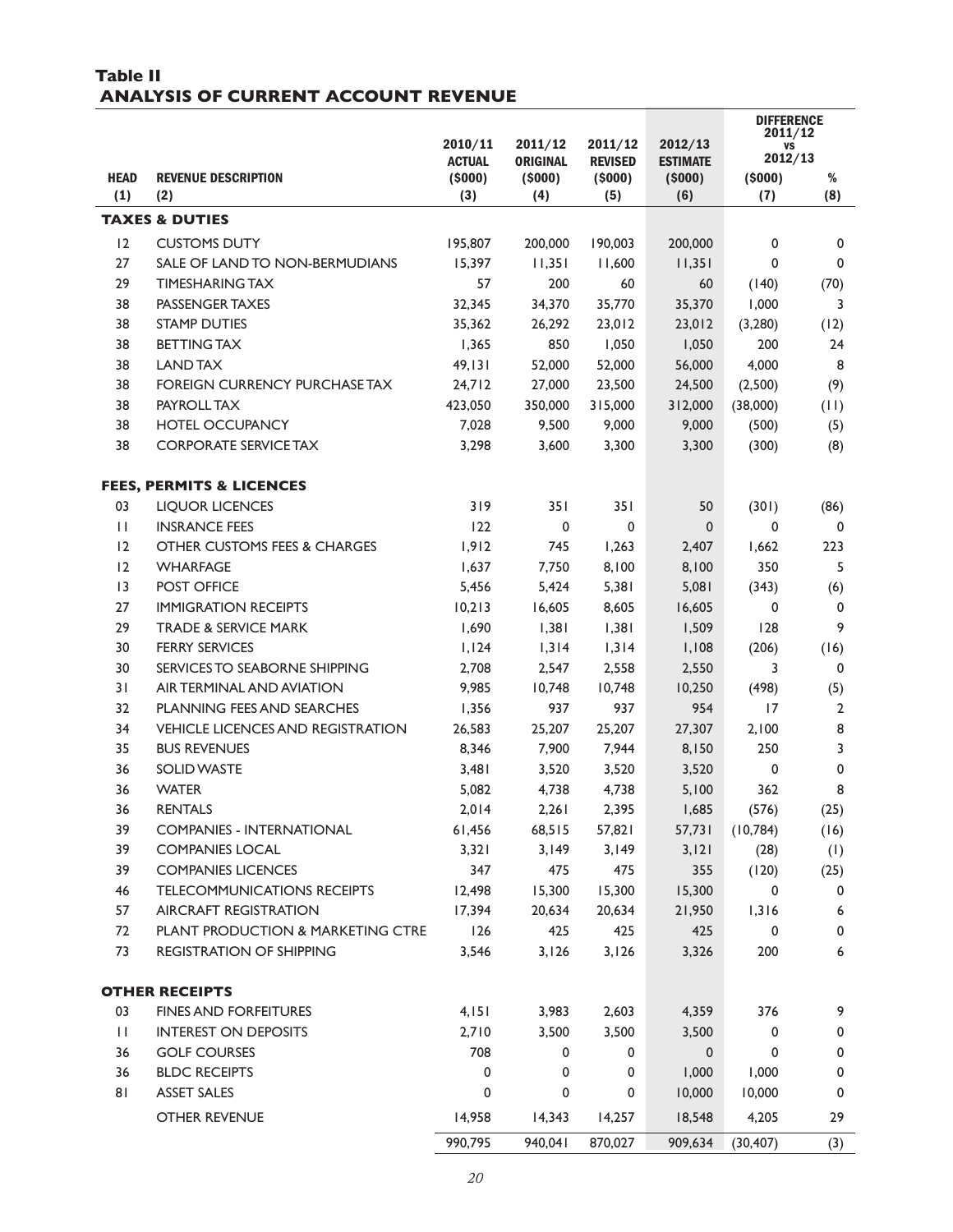#### **Table III SUMMARY BY DEPARTMENT OF CURRENT ACCOUNT EXPENDITURE**

|              |                                      |                         |                           |                          |                           | <b>DIFFERENCE</b><br>2011/12 |                |
|--------------|--------------------------------------|-------------------------|---------------------------|--------------------------|---------------------------|------------------------------|----------------|
|              |                                      | 2010/11                 | 2011/12                   | 2011/12                  | 2012/13                   | ٧S<br>2012/13                |                |
| <b>HEAD</b>  | <b>DESCRIPTION</b>                   | <b>ACTUAL</b><br>(5000) | <b>ORIGINAL</b><br>(5000) | <b>REVISED</b><br>(5000) | <b>ESTIMATE</b><br>(5000) | (5000)                       | %              |
| (1)          | (2)                                  | (3)                     | (4)                       | (5)                      | (6)                       | (7)                          | (8)            |
|              | <b>NON-MINISTRY DEPARTMENTS</b>      |                         |                           |                          |                           |                              |                |
| 01           | <b>GOVERNOR &amp; STAFF</b>          | 1,625                   | 1,685                     | 1,685                    | 1,685                     | 0                            | 0              |
| 02           | <b>LEGISLATURE</b>                   | 5,010                   | 5,367                     | 5,367                    | 5,663                     | 296                          | 6              |
| 05           | OFFICE OF THE AUDITOR                | 3,276                   | 4,049                     | 4,049                    | 4,049                     | $\mathbf 0$                  | 0              |
| 08           | PUBLIC SERVICE COMMISSION            | 85                      | 0                         | 0                        | 0                         | 0                            | $\mathbf 0$    |
| 63           | PARLIAMENTARY REGISTRAR              | 820                     | 1,035                     | 1,035                    | 1,433                     | 398                          | 38             |
| 85           | <b>OMBUDSMAN'S OFFICE</b>            | 704                     | 826                       | 826                      | 819                       | (7)                          | (1)            |
| 92           | <b>INTERNAL AUDIT</b>                | 1,426                   | 1,703                     | 1,703                    | 1,703                     | 0                            | 0              |
|              |                                      | 12,946                  | 14,665                    | 14,665                   | 15,352                    | 687                          | 5              |
|              | <b>CABINET OFFICE DEPARTMENTS</b>    |                         |                           |                          |                           |                              |                |
| 09           | <b>CABINET OFFICE</b>                | 8,426                   | 6,774                     | 7,401                    | 7,392                     | 618                          | 9              |
| 4            | <b>DEPT. OF STATISTICS</b>           | 4,876                   | 3,243                     | 3,243                    | 3,067                     | (176)                        | (5)            |
| 26           | DEPT. OF HUMAN RESOURCES             | 4,713                   | 5,577                     | 4,787                    | 4,378                     | (1, 199)                     | (21)           |
| 51           | DEPT. OF COMMUNICATION & INFORMATION | 2,441                   | 2,600                     | 2,600                    | 2,594                     | (6)                          | (0)            |
|              |                                      | 20,456                  | 18,194                    | 18,031                   | 17,431                    | (763)                        | (4)            |
|              | <b>MINISTRY OF JUSTICE</b>           |                         |                           |                          |                           |                              |                |
| 87           | MIN. OF JUSTICE HQ                   | 5,865                   | 2,956                     | 6,536                    | 6,083                     | 3,127                        | 106            |
| 03           | <b>JUDICIAL DEPARTMENT</b>           | 8,286                   | 8,049                     | 8,299                    | 8,532                     | 483                          | 6              |
| 04           | <b>ATTORNEY GENERAL'S CHAMBERS</b>   | 4,081                   | 4,358                     | 4,146                    | 4,428                     | 70                           | $\overline{2}$ |
| 25           | DEPT. OF CORRECTIONS                 | 30,483                  | 27,389                    | 29,654                   | 28,014                    | 625                          | $\overline{2}$ |
| 74           | DEPT. OF COURT SERVICES              | 4,481                   | 4,511                     | 4,511                    | 4,511                     | $\mathbf 0$                  | 0              |
| 75           | <b>DEPT. OF PUBLIC PROSECUTIONS</b>  | 2,374                   | 2,992                     | 2,992                    | 2,986                     | (6)                          | (0)            |
| 88           | NATIONAL DRUG CONTROL                | 5,330                   | 3,946                     | 3,946                    | 3,946                     | $\mathbf 0$                  | 0              |
|              |                                      | 60,900                  | 54,201                    | 60,084                   | 58,500                    | 4,299                        | 8              |
|              | <b>MINISTRY OF FINANCE</b>           |                         |                           |                          |                           |                              |                |
| 10           | MIN. OF FINANCE HQ                   | 12,635                  | 10,581                    | 10,581                   | 5,166                     | (5, 415)                     | (51)           |
| $\mathbf{H}$ | <b>ACCOUNTANT GENERAL</b>            | 86,422                  | 78,087                    | 80,837                   | 51,139                    | (26,948)                     | (35)           |
| 12           | <b>CUSTOMS</b>                       | 20,001                  | 7,650                     | 7,650                    | 7,300                     | (350)                        | (5)            |
| 28           | <b>SOCIAL INSURANCE</b>              | 9.695                   | 5,150                     | 5,150                    | 5,150                     | 0                            | 0              |
| 38           | OFFICE OF THE TAX COMMISSIONER       | 3,315                   | 3,515                     | 3,583                    | 3,515                     | 0                            | 0              |
| 58           | <b>INTEREST ON DEBT</b>              | 55,298                  | 70,000                    | 70,000                   | 35,000                    | (35,000)                     | (50)           |
| 59           | SINKING FUND CONTRIBUTION            | 28,760                  | 25,750                    | 25,750                   | 30,750                    | 5,000                        | 19             |
| 80           | PROJECT MANAGEMENT & PROCUREMENT     | 1,156                   | 1,300                     | 1,300                    | 1,352                     | 52                           | $\overline{4}$ |
|              |                                      | 217,282                 | 202,033                   | 204,851                  | 139,372                   | (62, 661)                    | (31)           |
|              | <b>MINISTRY OF EDUCATION</b>         |                         |                           |                          |                           |                              |                |
| 16           | MIN. OF EDUCATION HQ                 | 2,575                   | 4,495                     | 4,495                    | 2,642                     | (1, 853)                     | (41)           |
| 17           | DEPT. OF EDUCATION                   | 125,841                 | 105,544                   | 116,582                  | 113,228                   | 7,684                        | 7              |
| 41           | <b>BERMUDA COLLEGE</b>               | 19,869                  | 18, 119                   | 18, 119                  | 18, 119                   | 0                            | 0              |
|              |                                      | 148,285                 | 128,158                   | 139,196                  | 133,989                   | 5,831                        | 5              |
|              | <b>MINISTRY OF HEALTH</b>            |                         |                           |                          |                           |                              |                |
| 21           | MIN. OF HEALTH HQ                    | 15,292                  | 12,598                    | 12,598                   | 12,598                    | 0                            | 0              |
| 22           | DEPT. OF HEALTH                      | 30,508                  | 31,396                    | 31,396                   | 31,396                    | 0                            | 0              |
| 24           | <b>HOSPITALS</b>                     | 150,184                 | 123,198                   | 141,198                  | 142,578                   | 19,380                       | 16             |
| 91           | <b>HEALTH INSURANCE</b>              | 13,037                  | 4,989                     | 7,906                    | 4,406                     | (583)                        | (12)           |
|              |                                      | 209,021                 | 172, 181                  | 193,098                  | 190,978                   | 18,797                       | $\mathbf{H}$   |
|              |                                      |                         |                           |                          |                           |                              |                |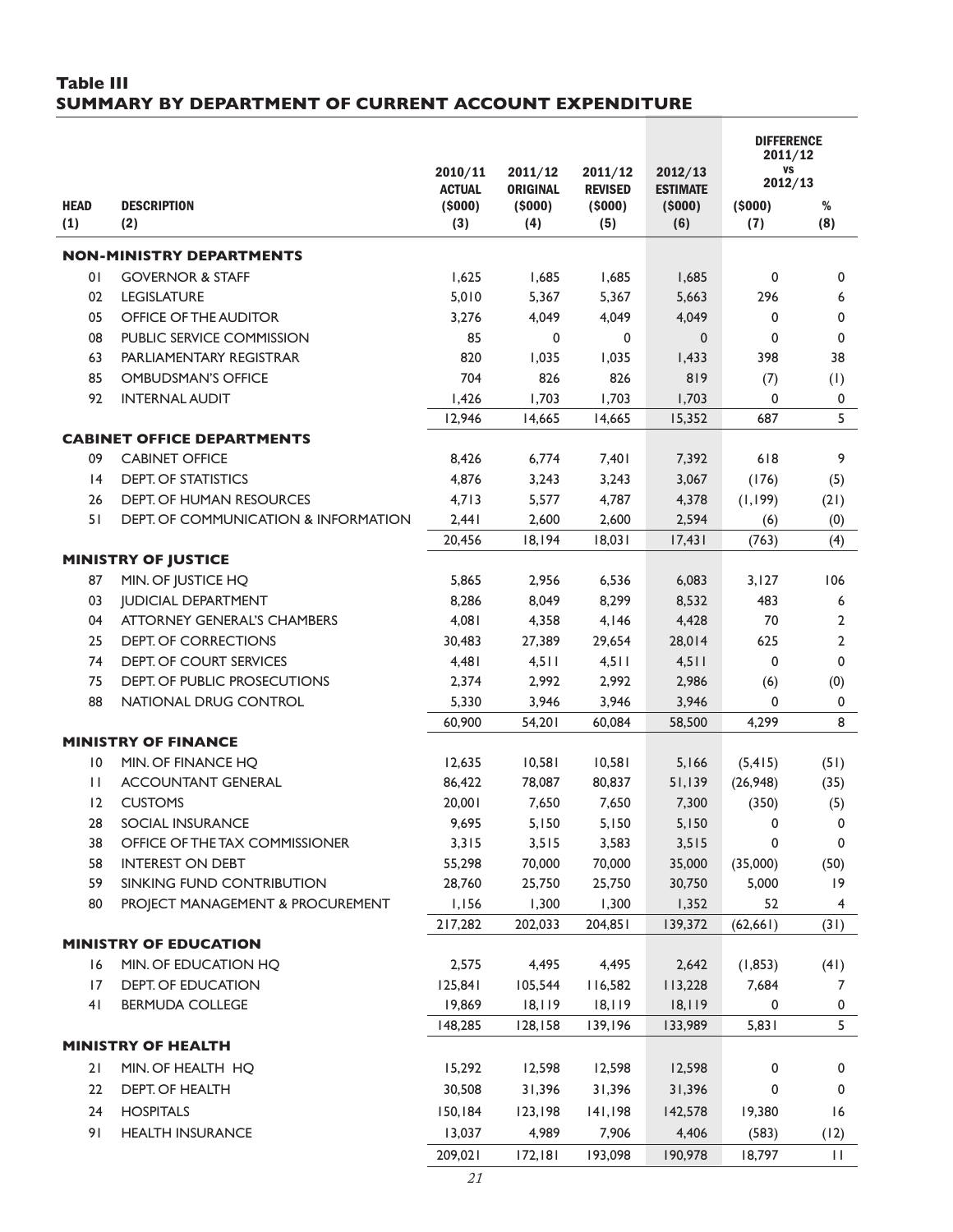#### **Table III continued SUMMARY BY DEPARTMENT OF CURRENT ACCOUNT EXPENDITURE**  2010/11 ACTUAL (\$000) (3) 2011/12 **ORIGINAL** (\$000) (4) 2011/12 REVISED (\$000) (5) 2012/13 ESTIMATE (\$000) (6) **DIFFERENCE** 2011/12 vs 2012/13 HEAD (1) **DESCRIPTION** (2) (\$000) (7) % (8) **MINISTRY OF THE ENVIRONMENT, PLANNING & INFRASTRUCTURE STRATEGY**

| <b>HEAD</b><br>(1) | <b>DESCRIPTION</b><br>(2)                                       | (5000)<br>(3) | (\$000)<br>(4) | (5000)<br>(5) | (5000)<br>(6) | (5000)<br>(7) | $\%$<br>(8)    |
|--------------------|-----------------------------------------------------------------|---------------|----------------|---------------|---------------|---------------|----------------|
|                    | MINISTRY OF THE ENVIRONMENT, PLANNING & INFRASTRUCTURE STRATEGY |               |                |               |               |               |                |
| 50                 | MIN. OF ENVIR., PLANN. & INFR. STR. HQ                          | 782           | 822            | 822           | 822           | 0             | 0              |
| 32                 | <b>DEPT. OF PLANNING</b>                                        | 3,910         | 3,933          | 3,933         | 3,933         | 0             | 0              |
| 42                 | <b>RENT COMMISSIONER</b>                                        | 525           | 588            | 588           | 588           | 0             | $\mathbf 0$    |
| 46                 | <b>TELECOMMUNICATIONS</b>                                       | 3,236         | 1,529          | 1,529         | 3,029         | 1,500         | 98             |
| 49                 | <b>LAND VALUATION</b>                                           | 642           | 787            | 787           | 787           | 0             | 0              |
| 72                 | <b>ENVIRONMENTAL PROTECTION</b>                                 | 3,699         | 3,515          | 3,515         | 3,515         | 0             | $\mathbf 0$    |
| 89                 | <b>ENERGY</b>                                                   | 697           | 754            | 754           | 754           | 0             | 0              |
| 96                 | SUSTAINABLE DEVELPOMENT                                         | 0             | 515            | 515           | 515           | 0             | $\mathbf 0$    |
| 97                 | LAND, SURVEYS & REGISTRATION                                    | 0             | 1,802          | 1,802         | 1,802         | 0             | 0              |
|                    |                                                                 | 13,491        | 14,245         | 14,245        | 15,745        | 1,500         | П              |
|                    | <b>MINISTRY OF TRANSPORT</b>                                    |               |                |               |               |               |                |
| 48                 | MIN. OF TRANSPORT HQ                                            | 2,590         | 1,000          | 1,000         | 797           | (203)         | (20)           |
| 30                 | <b>MARINE &amp; PORTS</b>                                       | 22,334        | 18,897         | 18,897        | 19,167        | 270           |                |
| 31                 | <b>AIRPORT OPERATIONS</b>                                       | 23,834        | 20,501         | 20,517        | 21,391        | 890           | 4              |
| 34                 | TRANSPORT CONTROL DEPARTMENT                                    | 6,533         | 6,659          | 6,659         | 6,686         | 27            | 0              |
| 35                 | PUBLIC TRANSPORTATION                                           | 23,114        | 18,388         | 20,865        | 19,628        | 1,240         | $\overline{7}$ |
| 57                 | <b>CIVIL AVIATION</b>                                           | 7.658         | 9,141          | 9,069         | 9,949         | 808           | 9              |
| 73                 | MARITIME ADMINISTRATION                                         | 1,606         | 1,640          | 1,713         | 1,906         | 266           | 16             |
|                    |                                                                 | 87,669        | 76,226         | 78,720        | 79,524        | 3,298         | 4              |
|                    | <b>MINISTRY OF PUBLIC WORKS</b>                                 |               |                |               |               |               |                |
| 36                 | MIN. OF PUBLIC WORKS HQ                                         | 6,769         | 5,688          | 9,193         | 12,200        | 6,512         | 114            |
| 53                 | <b>BERMUDA HOUSING CORP</b>                                     | 7,000         | 6,587          | 6,587         | 5,500         | (1,087)       | (17)           |
| 68                 | <b>PARKS</b>                                                    | 11,067        | 10,955         | 10,955        | 10,955        | 0             | 0              |
| 69                 | <b>CONSERVATION SERVICES</b>                                    | 5,114         | 5,698          | 5,698         | 5,698         | 0             | 0              |
| 82                 | <b>WORKS &amp; ENGINEERING</b>                                  | 41,451        | 33,658         | 33,653        | 33,653        | (5)           | (0)            |
|                    |                                                                 | 71,401        | 62,586         | 66,086        | 68,006        | 5,420         | 9              |
|                    | MINISTRY OF YOUTH, FAMILIES & SPORTS                            |               |                |               |               |               |                |
| 71                 | MIN. OF YOUTH, FAMILIES & SPORTS HQ                             | 4,289         | 3,703          | 3,704         | 2,458         | (1, 245)      | (34)           |
| 20                 | YOUTH, SPORT & RECREATION                                       | 11,801        | 11,517         | 11,517        | 12,053        | 536           | 5.             |
| 23                 | <b>CHILD &amp; FAMILY SERVICES</b>                              | 19,697        | 17,413         | 17,413        | 18,672        | 1,259         | 7              |
| 55                 | <b>FINANCIAL ASSISTANCE</b>                                     | 37,375        | 27,467         | 39,782        | 39,845        | 12,378        | 45             |
| 56                 | <b>HUMAN AFFAIRS</b>                                            | 2,948         | 2,230          | 2,221         | 2,344         | 114           | 5              |
|                    |                                                                 | 76,110        | 62,330         | 74,637        | 75,372        | 13,042        | 21             |
|                    | MINISTRY OF NATIONAL SECURITY                                   |               |                |               |               |               |                |
| 83                 | MIN. OF NATIONAL SECURITY HQ                                    | 1,848         | 1,445          | 1,410         | 1,150         | (295)         | (20)           |
| 06                 | <b>DEFENCE</b>                                                  | 7,998         | 6,913          | 6,913         | 7,189         | 276           | $\overline{4}$ |
| 07                 | <b>POLICE</b>                                                   | 71,739        | 58,203         | 69,013        | 68,614        | 10,411        | 8              |
| 27                 | <b>BORDER CONTROL</b>                                           | 5,747         | 14,797         | 14,797        | 17,693        | 2,896         | 20             |
| 45                 | <b>FIRE SERVICES</b>                                            | 13,977        | 12,897         | 13,623        | 14,266        | 1,369         | $\mathbf{H}$   |
| 54                 | SECURITY SERVICES & DELEGATED AFFAIRS                           | 16            | 0              | 0             | $\mathbf 0$   | 0             | 0              |
|                    |                                                                 | 101,325       | 94,255         | 105,756       | 108,912       | 14,657        | 16             |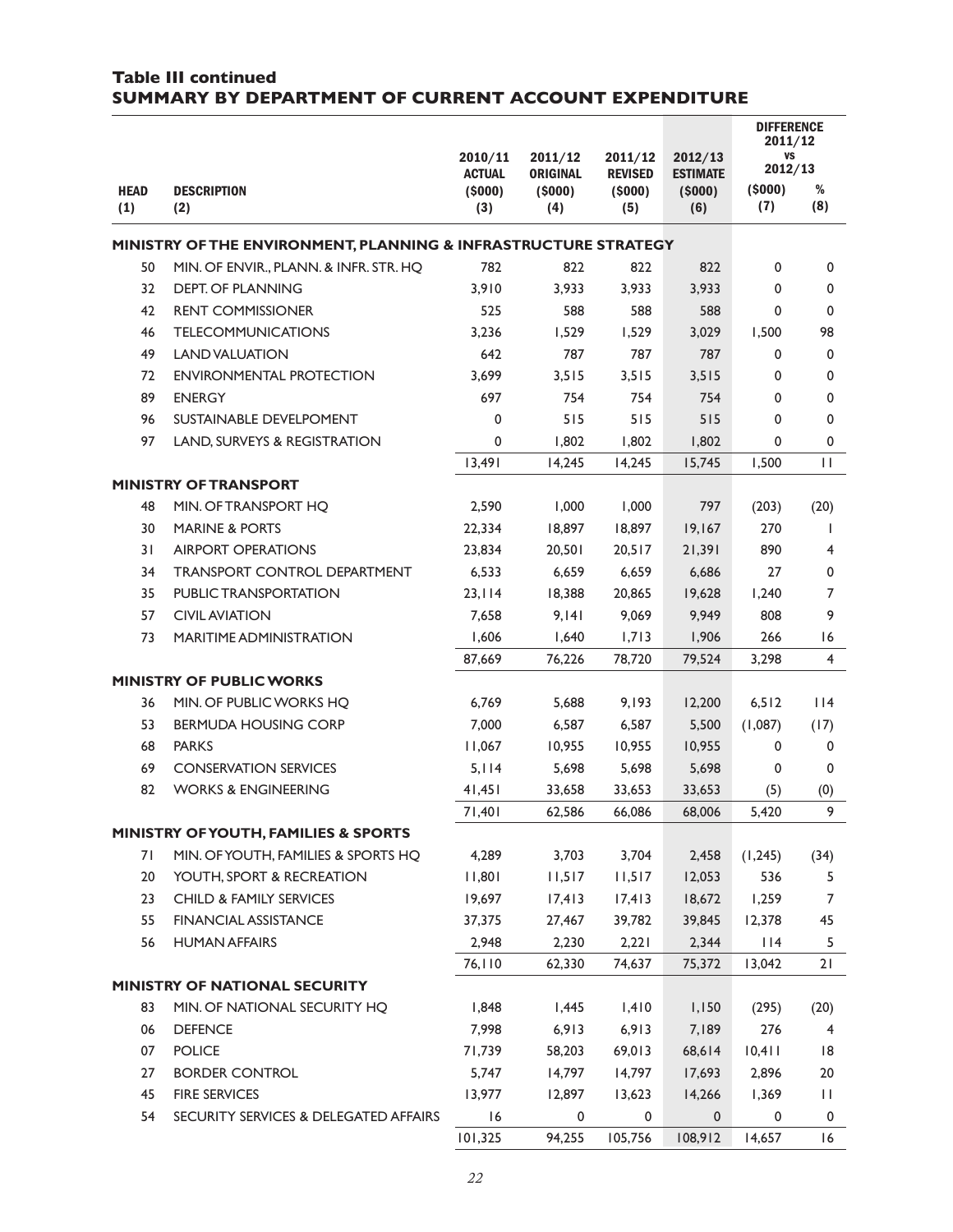#### **Table III continued SUMMARY BY DEPARTMENT OF CURRENT ACCOUNT EXPENDITURE**

|                    |                                                                  |                          |                            |                           |                            | <b>DIFFERENCE</b><br>2011/12<br><b>VS</b> |             |
|--------------------|------------------------------------------------------------------|--------------------------|----------------------------|---------------------------|----------------------------|-------------------------------------------|-------------|
|                    |                                                                  | 2010/11<br><b>ACTUAL</b> | 2011/12<br><b>ORIGINAL</b> | 2011/12<br><b>REVISED</b> | 2012/13<br><b>ESTIMATE</b> | 2012/13                                   |             |
| <b>HEAD</b><br>(1) | <b>DESCRIPTION</b><br>(2)                                        | (5000)<br>(3)            | (5000)<br>(4)              | (5000)<br>(5)             | (5000)<br>(6)              | (5000)<br>(7)                             | %<br>(8)    |
|                    | <b>MINISTRY OF GOVERNMENT ESTATES &amp; INFORMATION SERVICES</b> |                          |                            |                           |                            |                                           |             |
| 93                 | MIN. OF GOVT. ESTATES & INFORM. SVCS. HQ                         | 0                        | 600                        | 600                       | 835                        | 235                                       | 0           |
| 9                  | <b>ARCHIVES</b>                                                  | 1,589                    | 1,529                      | 1,529                     | 1,611                      | 82                                        | 5           |
| 29                 | <b>REGISTRY GENERAL</b>                                          | 1.790                    | 1,464                      | 1,464                     | 1,537                      | 73                                        | 5           |
| 43                 | <b>INFORMATION TECHNOLOGY OFFICE</b>                             |                          | 7.885                      | 7.885                     |                            |                                           |             |
|                    |                                                                  | 8,467                    |                            |                           | 7,571                      | (314)                                     | (4)         |
| 8 <sub>1</sub>     | <b>PUBLIC LANDS &amp; BUILDINGS</b>                              | 24,525                   | 20,620                     | 20,620                    | 20,545                     | (75)                                      | (0)         |
| 84                 | <b>E-GOVERNMENT</b>                                              | 1.042                    | 1.097                      | 1,097                     | 1.094                      | (3)                                       | (0)         |
| 90                 | MIN. ENERGY, TELECOM & E-COMMERCE HQ                             | 532                      | $\mathbf 0$                | 0                         | $\mathbf{0}$               | $\Omega$                                  | 0           |
|                    |                                                                  | 37,945                   | 33,195                     | 33,195                    | 33,193                     | (2)                                       | (0)         |
|                    | MINISTRY OF ECONOMY, TRADE & INDUSTRY                            |                          |                            |                           |                            |                                           |             |
| 94                 | MIN. OF ECONOMY, TRADE & INDUSTRY HO                             | 0                        | 2,425                      | 2,425                     | 4.236                      | 1.811                                     | 0           |
| $\overline{13}$    | <b>POST OFFICE</b>                                               | 14,922                   | 14,953                     | 14,953                    | 14, 143                    | (810)                                     | (5)         |
| 8                  | <b>LIBRARIES</b>                                                 | 2.351                    | 2,348                      | 2,348                     | 2,348                      | $\mathbf 0$                               | 0           |
| 52                 | <b>COMMUNITY &amp; CULTURAL AFFAIRS</b>                          | 4,532                    | 3,877                      | 3,877                     | 3,852                      | (25)                                      | (1)         |
| 60                 | <b>LABOUR &amp; TRAINING</b>                                     | 7,047                    | 6,235                      | 6,235                     | 6,007                      | (228)                                     | (4)         |
|                    |                                                                  | 28,852                   | 29,838                     | 29,838                    | 30,586                     | 748                                       | 3           |
|                    | <b>MINISTRY OF BUSINESS DEVELOPMENT &amp; TOURISM</b>            |                          |                            |                           |                            |                                           |             |
| 95                 | MIN. OF BUSINESS DEV. & TOURISM HO                               | 0                        | 5,383                      | 5,383                     | 5,244                      | (139)                                     | $\mathbf 0$ |
| 33                 | <b>TOURISM</b>                                                   | 34.785                   | 30,245                     | 30,245                    | 28,704                     | (1, 541)                                  | (5)         |
| 39                 | <b>REGISTRAR OF COMPANIES</b>                                    | 2.705                    | 3,634                      | 3,353                     | 3,529                      | (105)                                     | (3)         |
| 67                 | <b>E-COMMERCE</b>                                                | 999                      | 1,080                      | 1,080                     | 1,080                      | $\mathbf{0}$                              | 0           |
|                    |                                                                  | 38,489                   | 40,342                     | 40,061                    | 38,557                     | (1,785)                                   | (4)         |
|                    |                                                                  | 1,124,172                | 1,002,449                  | 1,072,463                 | 1,005,517                  | 3,068                                     | $\mathbf 0$ |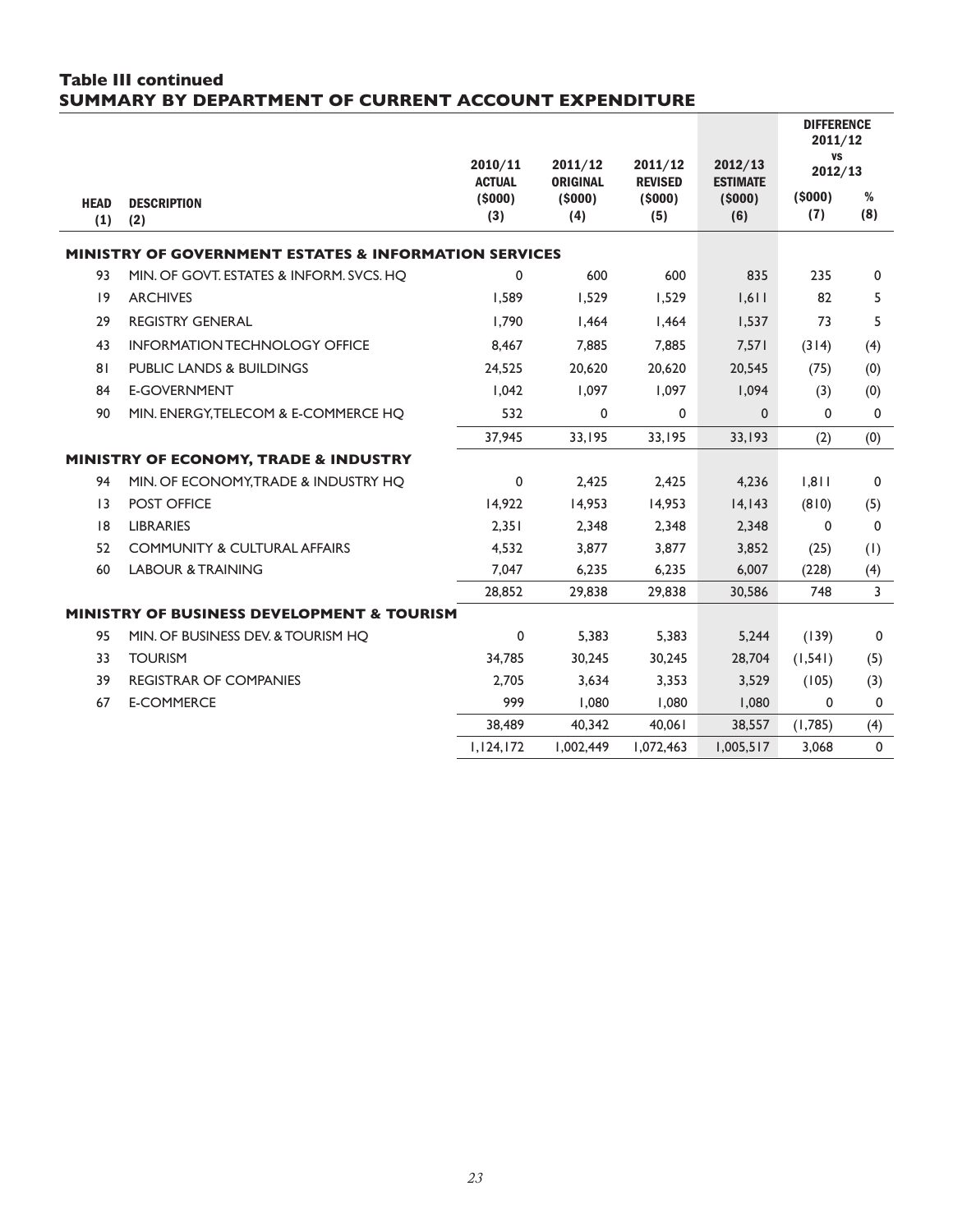#### **Table IV ANALYSIS OF CURRENT ACCOUNT EXPENDITURE BY OBJECT ACCOUNT**

| <b>EXPENDITURE</b> |
|--------------------|
|--------------------|

| <b>EXPENDITURE</b>                     |                                       |                                           |                                             |                                            |                                             | <b>DIFFERENCE</b><br>2011/12          |                |
|----------------------------------------|---------------------------------------|-------------------------------------------|---------------------------------------------|--------------------------------------------|---------------------------------------------|---------------------------------------|----------------|
| (1)                                    | <b>OBJECT CODE DESCRIPTION</b><br>(2) | 2010/11<br><b>ACTUAL</b><br>(5000)<br>(3) | 2011/12<br><b>ORIGINAL</b><br>(5000)<br>(4) | 2011/12<br><b>REVISED</b><br>(5000)<br>(5) | 2012/13<br><b>ESTIMATE</b><br>(5000)<br>(6) | <b>VS</b><br>2012/13<br>(5000)<br>(7) |                |
| <b>SALARIES</b>                        |                                       | 302,200                                   | 325,253                                     | 336,579                                    | 343,911                                     | 18,658                                | 6              |
| <b>WAGES</b>                           |                                       | 99,274                                    | 70,593                                      | 73,314                                     | 72,940                                      | 2,347                                 | 3              |
| <b>EMPLOYER OVERHEAD</b>               |                                       | 70,918                                    | 67,661                                      | 70,411                                     | 39,854                                      | (27, 807)                             | (41)           |
| OTHER PERSONNEL COSTS                  |                                       | 10,707                                    | 9,250                                       | 9,251                                      | 6,838                                       | (2, 412)                              | (26)           |
| <b>TRAINING</b>                        |                                       | 5,666                                     | 6,520                                       | 6,562                                      | 6,648                                       | 128                                   | 2              |
| <b>TRANSPORT</b>                       |                                       | 6,830                                     | 6,576                                       | 6,587                                      | 5,936                                       | (640)                                 | (10)           |
| <b>TRAVEL</b>                          |                                       | 5,017                                     | 5,360                                       | 5,507                                      | 5,336                                       | (24)                                  | (0)            |
| <b>COMMUNICATIONS</b>                  |                                       | 10,637                                    | 9,074                                       | 10,399                                     | 9,897                                       | 823                                   | 9              |
| <b>ADVERTISING &amp; PROMOTION</b>     |                                       | 19,224                                    | 16, 146                                     | 16,219                                     | 15,086                                      | (1,060)                               | (7)            |
| PROFESSIONAL SERVICES                  |                                       | 119,070                                   | 79,376                                      | 89,449                                     | 84,774                                      | 5,398                                 | 7              |
| <b>RENTALS</b>                         |                                       | 18,125                                    | 18,383                                      | 18,965                                     | 17,981                                      | (402)                                 | (2)            |
| <b>REPAIR &amp; MAINTENANCE</b>        |                                       | 21,887                                    | 20,796                                      | 20,298                                     | 21,610                                      | 814                                   | $\overline{4}$ |
| <b>INSURANCE</b>                       |                                       | 12,977                                    | 12,895                                      | 12,925                                     | 12,915                                      | 20                                    | $\mathbf 0$    |
| <b>ENERGY</b>                          |                                       | 20,120                                    | 20,050                                      | 19,912                                     | 20,707                                      | 657                                   | 3              |
| <b>CLOTHING &amp; UNIFORMS</b>         |                                       | 2,165                                     | 2,161                                       | 2,152                                      | 2,329                                       | 168                                   | 8              |
| <b>MATERIALS &amp; SUPPLIES</b>        |                                       | 32,341                                    | 27,692                                      | 28,591                                     | 27,210                                      | (482)                                 | (2)            |
| <b>EQUIPMENT</b>                       |                                       | 1,431                                     | 1,128                                       | 1,209                                      | 1,007                                       | (121)                                 | (11)           |
| <b>OTHER EXPENSES</b>                  |                                       | 4,009                                     | 3,675                                       | 4,108                                      | 4,658                                       | 983                                   | 27             |
| RECEIPTS CREDITED TO PROG              |                                       | (3,071)                                   | (23, 977)                                   | (23,977)                                   | (22, 872)                                   | 1,105                                 | (5)            |
| <b>TRANSFER TO OTHER FUNDS</b>         |                                       | 28,760                                    | 25,750                                      | 25,750                                     | 30,750                                      | 5,000                                 | $ 9\rangle$    |
| <b>PUBLIC DEBT CHARGES (i)</b>         |                                       | 58,729                                    | 70,700                                      | 70,700                                     | 35,850                                      | (34, 850)                             | (49)           |
| <b>GRANTS &amp; CONTRIBUTIONS (ii)</b> |                                       | 277,156                                   | 227,387                                     | 267,552                                    | 262,152                                     | 34,765                                | 15             |
|                                        |                                       | 1,124,172                                 | 1,002,449                                   | 1,072,463                                  | 1,005,517                                   | 3,068                                 | 0              |

Note: (i) In 2012/13 approx. \$50M of Interest on Debt will be funded from the Sinking Fund

(ii) Revenue-sharing of wharfage with Municipalities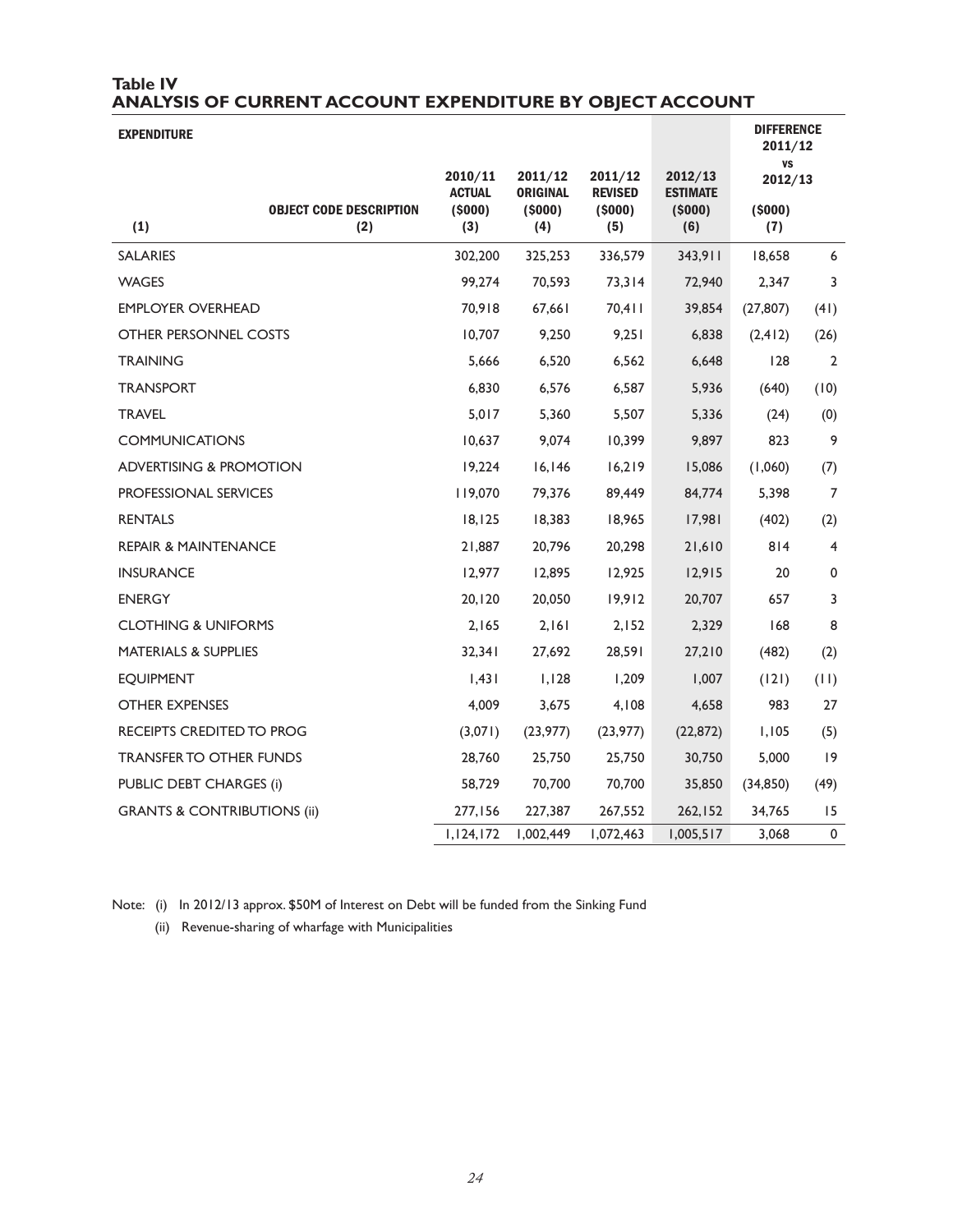#### **Table V THE CONFISCATED ASSET FUND**

| MINISTRY/DEPARTMENT<br>(1)                    | <b>REVISED ESTIMATE</b><br>2011/12<br>(5000)<br>(2) | <b>ESTIMATE</b><br>2012/13<br>(5000)<br>(3) |
|-----------------------------------------------|-----------------------------------------------------|---------------------------------------------|
| <b>MINISTRY OF JUSTICE</b>                    |                                                     |                                             |
| MINISTRY OF JUSTICE HQ                        |                                                     |                                             |
| Financial Intelligence Agency*                | 1,696                                               |                                             |
| National Anti-Money Laundering Office*        | 540                                                 |                                             |
|                                               | 2,236                                               |                                             |
| <b>NATIONAL DRUG CONTROL</b>                  |                                                     |                                             |
| Camp Spirit programme                         | 300                                                 | 300                                         |
| Co-ed Substance Abuse Drug Treatment Facility | 4,400                                               | $\mathbf 0$                                 |
|                                               | 4,700                                               | 300                                         |
|                                               | 6,936                                               | 300                                         |
|                                               |                                                     |                                             |
|                                               | 6,936                                               | 300                                         |

Note: 2012/13 Estimates transferred to the Consolidated Fund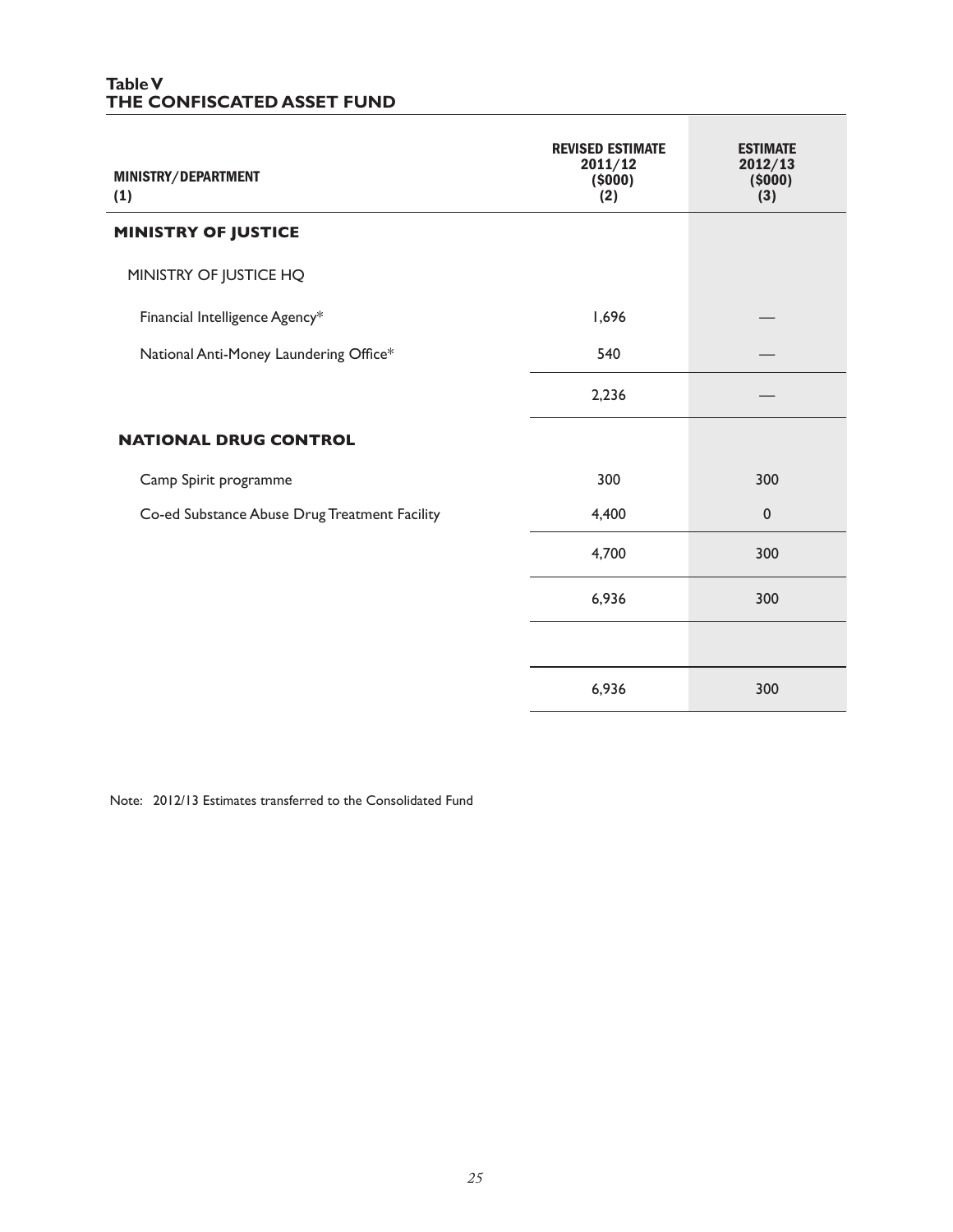#### **Table VI GOVERNMENT OF BERMUDA DEBT AND LOAN GUARANTEES UTILISATION OF STATUTORY BORROWING POWERS**

| <b>ACTUAL</b><br>2010/11<br>(5000) | <b>DETAILS</b>                                                                                                                     | <b>REVISED</b><br><b>ESTIMATE</b><br>2011/12<br>(5000) | <b>ESTIMATE</b><br>2012/13<br>(5000) |
|------------------------------------|------------------------------------------------------------------------------------------------------------------------------------|--------------------------------------------------------|--------------------------------------|
|                                    | DEBT & LOAN GUARANTEES OUTSTANDING AS OF 31 MARCH                                                                                  |                                                        |                                      |
| 1,087,490                          | BORROWINGS UNDER LOAN FACILITIES (GOVT)                                                                                            | 1,329,490                                              | 1,501,563                            |
| 1,087,490<br>357<br>200,000        | <b>TOTAL DEBT OUTSTANDING (GOVT)</b><br>NATIONAL EDUCATION GUARANTEE SCHEME (ii)<br><b>BANK OF N.T. BUTTERFIELD GUARANTEE (ii)</b> | 1.329,490                                              | 1,501,563                            |
| 1,287,847<br>85,508                | <b>TOTAL LOAN FACILITIES &amp; GUARANTEES</b><br>Less: SINKING FUND CONTRIBUTIONS (i)                                              | 1,329,490<br>113,000                                   | 1,501,563<br>93,750                  |
| 1,202,339                          | NET CUMULATIVE GOVERNMENT<br><b>DEBT &amp; GUARANTEES OUTSTANDING</b>                                                              | 1,216,490                                              | 1,407,813                            |

- (i) Government introduced a Sinking Fund with effect 31 March 1993. The intent being to set aside a sum equivalent to 2.5% of the public debt outstanding at the end of the preceding year, in order to repay the principal sum borrowed after approximately 20 years.
- (ii) The Government has the following guarantees: National Education Scheme (\$357K); Bank of N.T. Butterfield (\$200M); and Bermuda Hospitals Board. With effect 1 April 2011 these guarantees will no longer be charged against the statutory debt ceiling unless the guarantee obligation becomes due and payable by the Government, pursuant to the amended Government Loans Act 1978. The total amount of utilised Loan Facilities are restricted by the Government Loans Act 1978, as amended. With effect from 1 April 2012, the statutory debt limit was increased to \$1,450 million.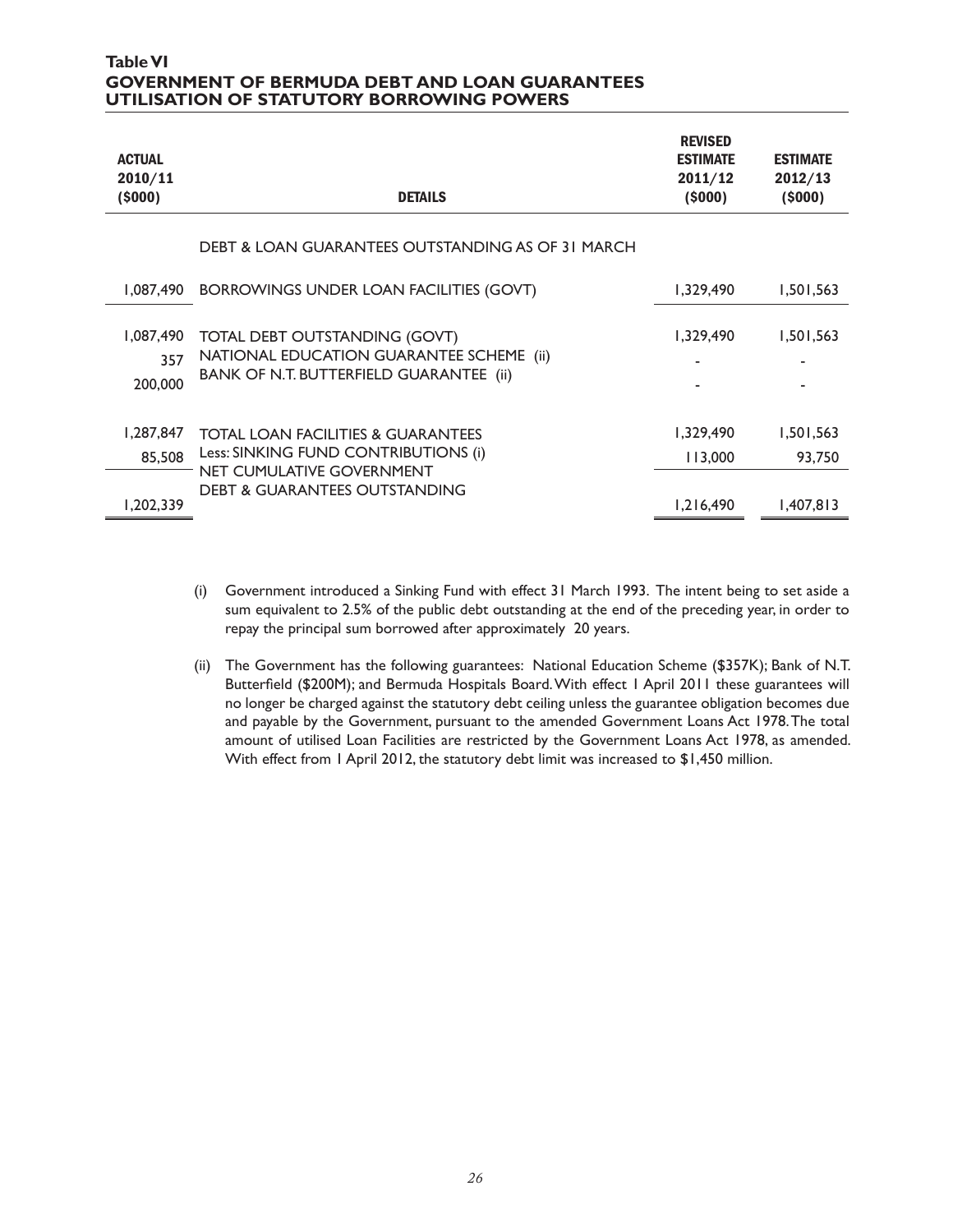#### **Table VII PROFESSIONAL SERVICES**

| <b>ACCOUNT DESCRIPTION</b>     | <b>ACTUAL</b><br>2010/11<br>(5000) | <b>ORIGINAL</b><br><b>ESTIMATE</b><br>2011/12<br>(5000) | <b>REVISED</b><br><b>ESTIMATE</b><br>2011/12<br>(5000) | <b>ESTIMATE</b><br>2012/13<br>(5000) |
|--------------------------------|------------------------------------|---------------------------------------------------------|--------------------------------------------------------|--------------------------------------|
| (1)<br>(2)                     | (3)                                | (4)                                                     | (5)                                                    | (6)                                  |
| 5260 Local Consultants         | 18,656                             | 9,269                                                   | 11,028                                                 | 11,953                               |
| 5265 Overseas Consultants      | 32,060                             | 21,788                                                  | 22,065                                                 | 22,988                               |
| 5270 Contractors               | 22,709                             | 20,998                                                  | 21,534                                                 | 19,384                               |
| 5272 Medical Fees Non Hospital | 9,120                              | 1,545                                                   | 962                                                    | 962                                  |
| 5275 Medical                   | 18,256                             | 11,639                                                  | 15,118                                                 | 11,654                               |
| 5280 Optical Services          | 24                                 | 17                                                      | 17                                                     | 17                                   |
| 5285 Educational Services      | 298                                | 130                                                     | 125                                                    | 216                                  |
| 5290 Chiropodist Services      | 6                                  | 9                                                       | 9                                                      | 9                                    |
| 5295 Psychological Services    | 15                                 | 6                                                       | 6                                                      | 50                                   |
| 5300 Dental Services           | 24                                 | 400                                                     | 399                                                    | 396                                  |
| 5305 War Pension Award         | 2,882                              | 2,640                                                   | 2,640                                                  | 2,640                                |
| 5310 Counselling Services      | 363                                | 330                                                     | 350                                                    | 348                                  |
| 5315 Child Care Services       | 232                                | 222                                                     | 222                                                    | 222                                  |
| 5320 Recreational Services     | 309                                | 273                                                     | 354                                                    | 287                                  |
| 5325 Legal Services            | 5,952                              | 1,688                                                   | 5,605                                                  | 3,184                                |
| 5330 Liquidation Fees          | (707)                              | 250                                                     | 250                                                    | 250                                  |
| 5340 Membership Fees - Govt.   | 423                                | 462                                                     | 465                                                    | 507                                  |
| 5345 Forensic/Lab Services     | 701                                | 696                                                     | 696                                                    | 721                                  |
| 5350 Forensic/Lab Accounting   | 125                                | 157                                                     | 157                                                    | 157                                  |
| 5355 Security Services         | 6,605                              | 5,691                                                   | 6,257                                                  | 6,881                                |
| 5360 Conservation Services     | 65                                 | 20                                                      | 20                                                     | 61                                   |
| 5365 Animal Control Services   | 17                                 | $\overline{7}$                                          | 17                                                     | 15                                   |
| 5370 Board & Comm. Fees        | 830                                | 865                                                     | 878                                                    | 1,575                                |
| 5375 ID Parade - Police        | 9                                  | 7                                                       | $\overline{7}$                                         | 30                                   |
| 5380 Jury & Witness Fees       | 96                                 | 150                                                     | 150                                                    | 150                                  |
| 5385 Court Costs               | 0                                  | 50                                                      | 50                                                     | 50                                   |
| 5390 Audit Fees                | 0                                  | 64                                                      | 64                                                     | 65                                   |
| 5395 Examination Fees          | 0                                  | 3                                                       | 3                                                      | 3                                    |
|                                | 119,070                            | 79,376                                                  | 89,448                                                 | 84,775                               |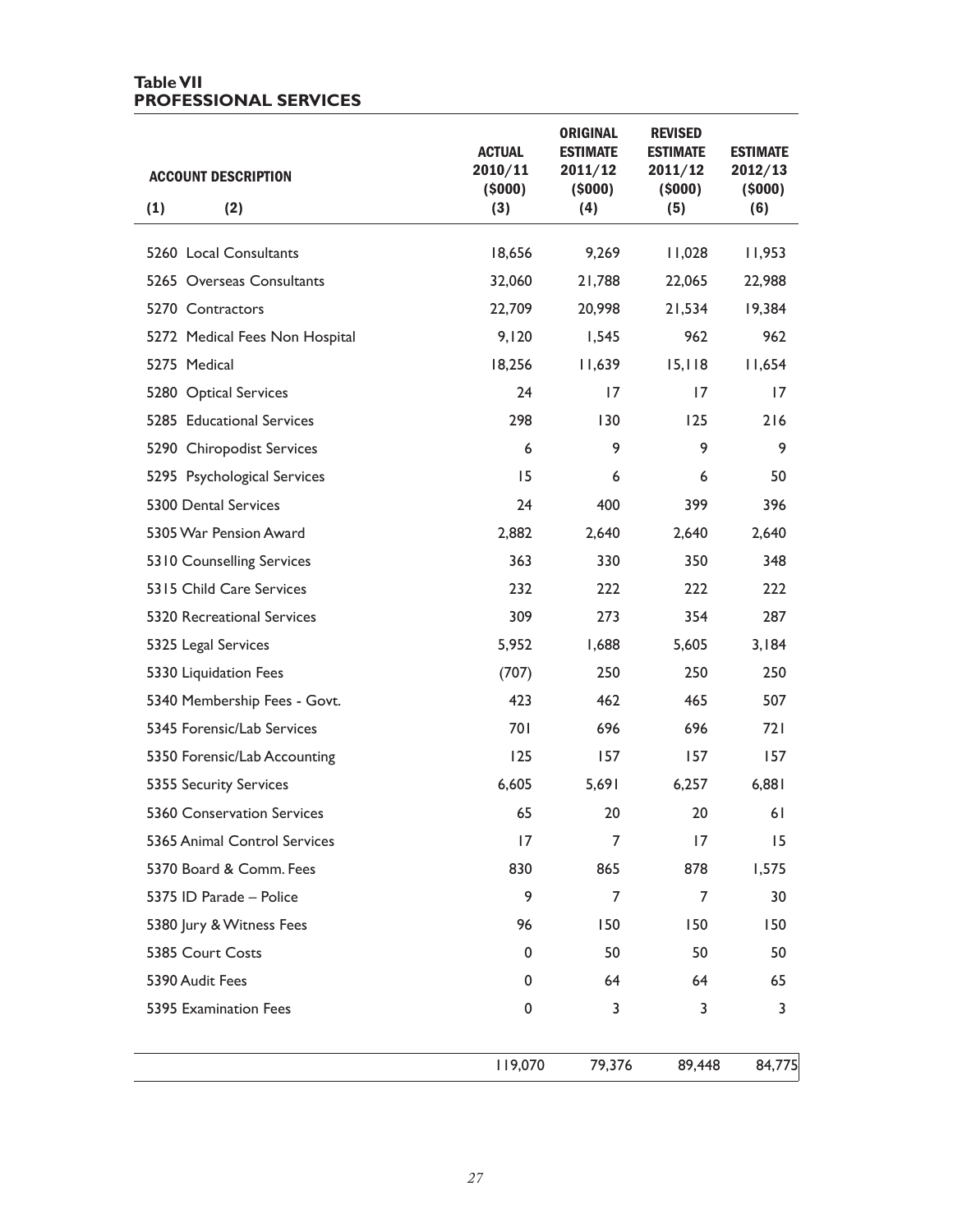## **Estimated Expenditure 2012/13 in BD\$ Millions**

|     | ■ Health ……………………………………………………………………… 191.0           |  |
|-----|------------------------------------------------------|--|
|     | Environment, Planning & Infrastructure Strategy 15.7 |  |
|     |                                                      |  |
|     |                                                      |  |
|     |                                                      |  |
|     |                                                      |  |
|     | Government Estates & Information Services 33.2       |  |
|     |                                                      |  |
|     | Business Development & Tourism 38.6                  |  |
| a l |                                                      |  |
|     |                                                      |  |



#### Categories of expenditure expressed as a percentage of total estimated expenditure for 2012/13 of \$1,081.7 million

| Environment, Planning & Infrastructure Strategy 1.5 |  |
|-----------------------------------------------------|--|
|                                                     |  |
|                                                     |  |
|                                                     |  |
|                                                     |  |
| Government Estates & Information Services  3.1      |  |
|                                                     |  |
|                                                     |  |
|                                                     |  |
|                                                     |  |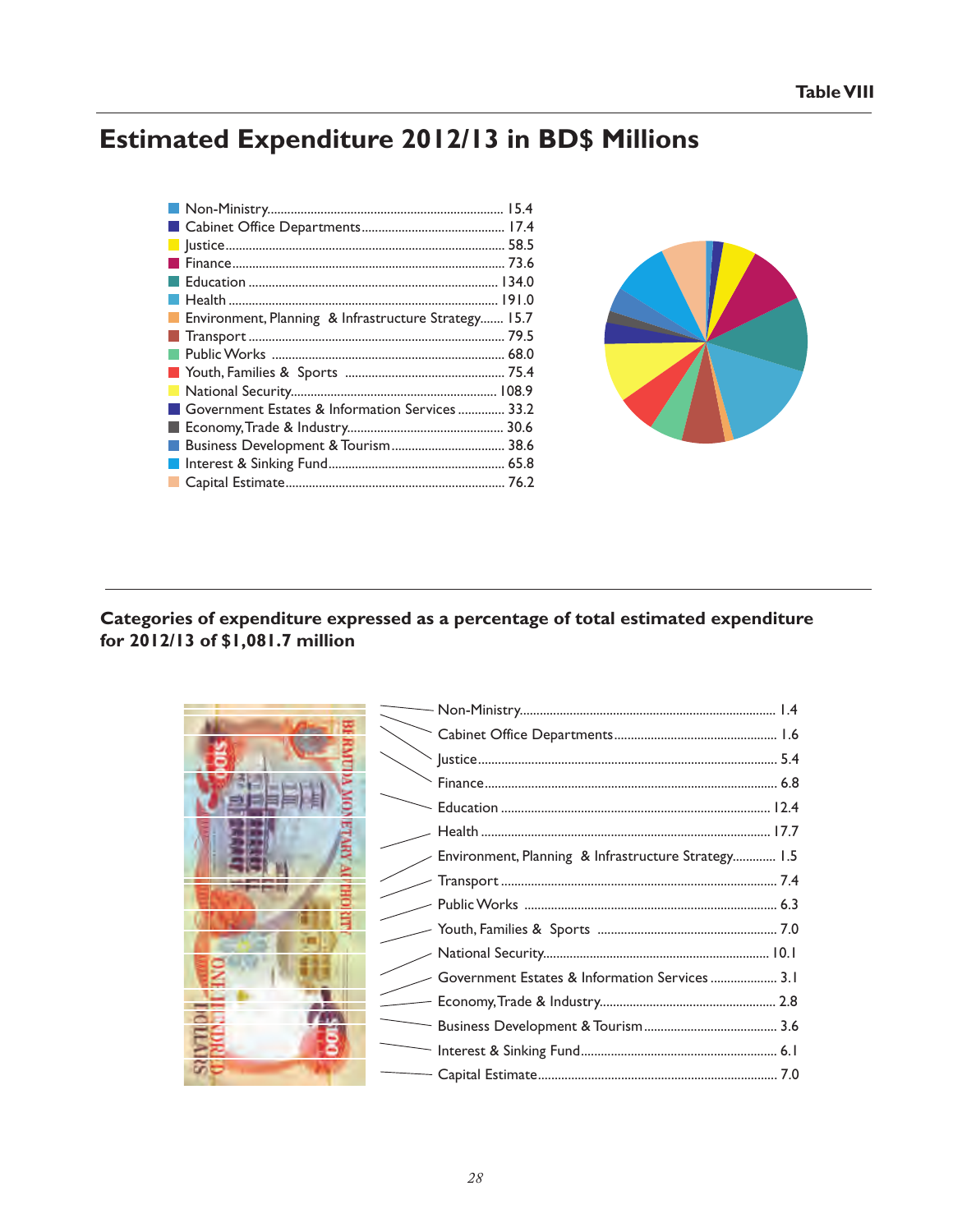## **Estimated Revenue 2012/13 in BD\$ Millions**

Total Revenue \$909.6 million



#### **Categories of revenue expressed as a percentage of total estimated revenue for 2012/13 of \$909.6 million**